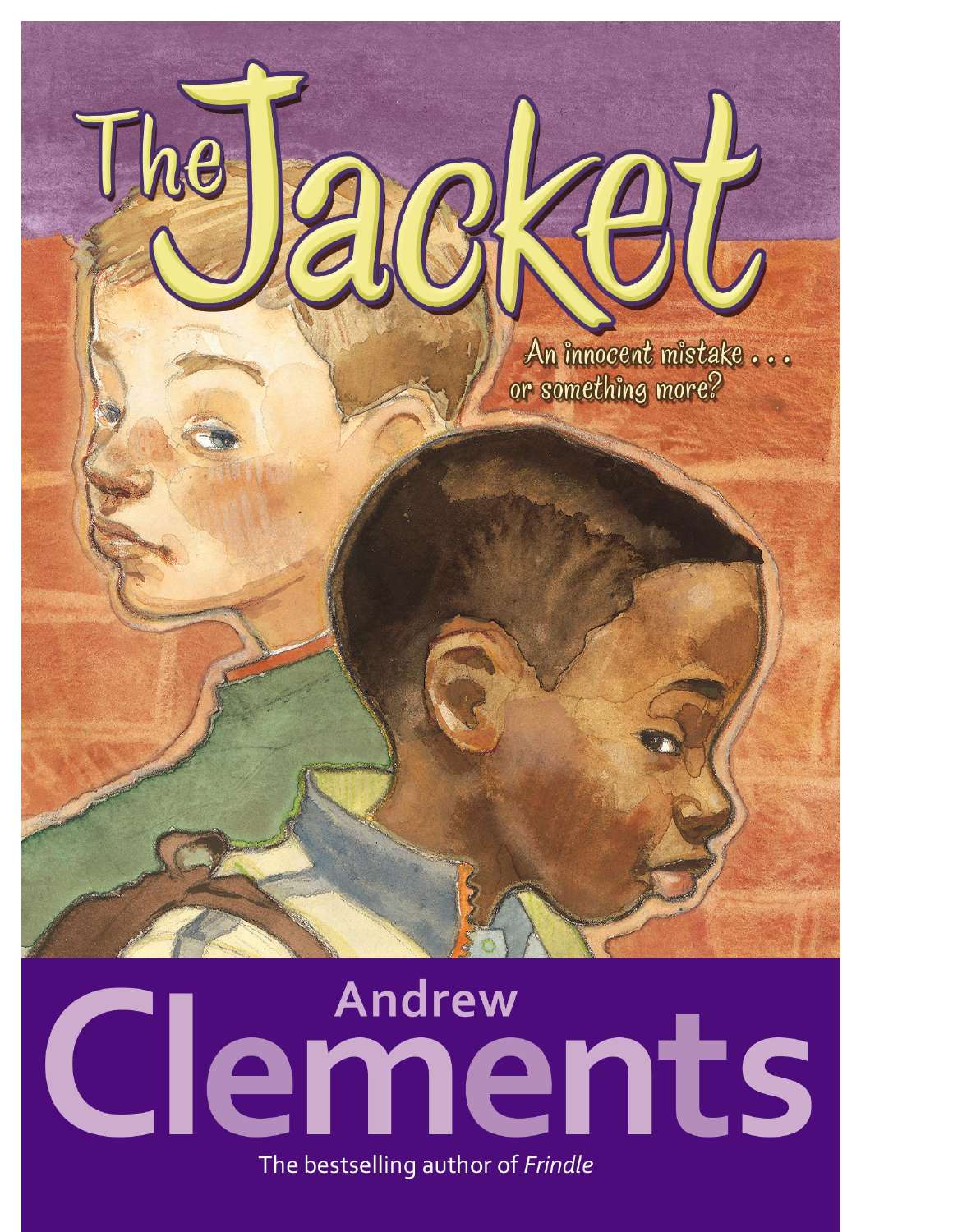The Jacket

Other novels by

ANDREW CLEMENTS

Frindle

The Landry News

The Janitor's Boy

The School Story

Thanks to Ray Sheppard for his friendship, generosity, and candor.

I thank Lucille Tate, long departed now, for her sweetness and tolerance.

—A. C.

SIMON & SCHUSTER BOOKS FOR YOUNG READERS

An imprint of Simon & Schuster Children's

Publishing Division

1230 Avenue of the Americas

New York, New York 10020

Text copyright © 2002 by Andrew Clements

All rights reserved, including the right of reproduction in whole or in part in any form.

SIMON& SCHUSTER BOOKS FOR YOUNG READERS is a trademark of Simon & Schuster.

ISBN-10: 0-689-84830-7

ISBN-13: 978-0-689-84830-8 Visit us on the World Wide Web:

http://www.SimonSays.com

For my friend and brother,

Jeffrey Kruse Clements —A. C.

Part I: Collision Course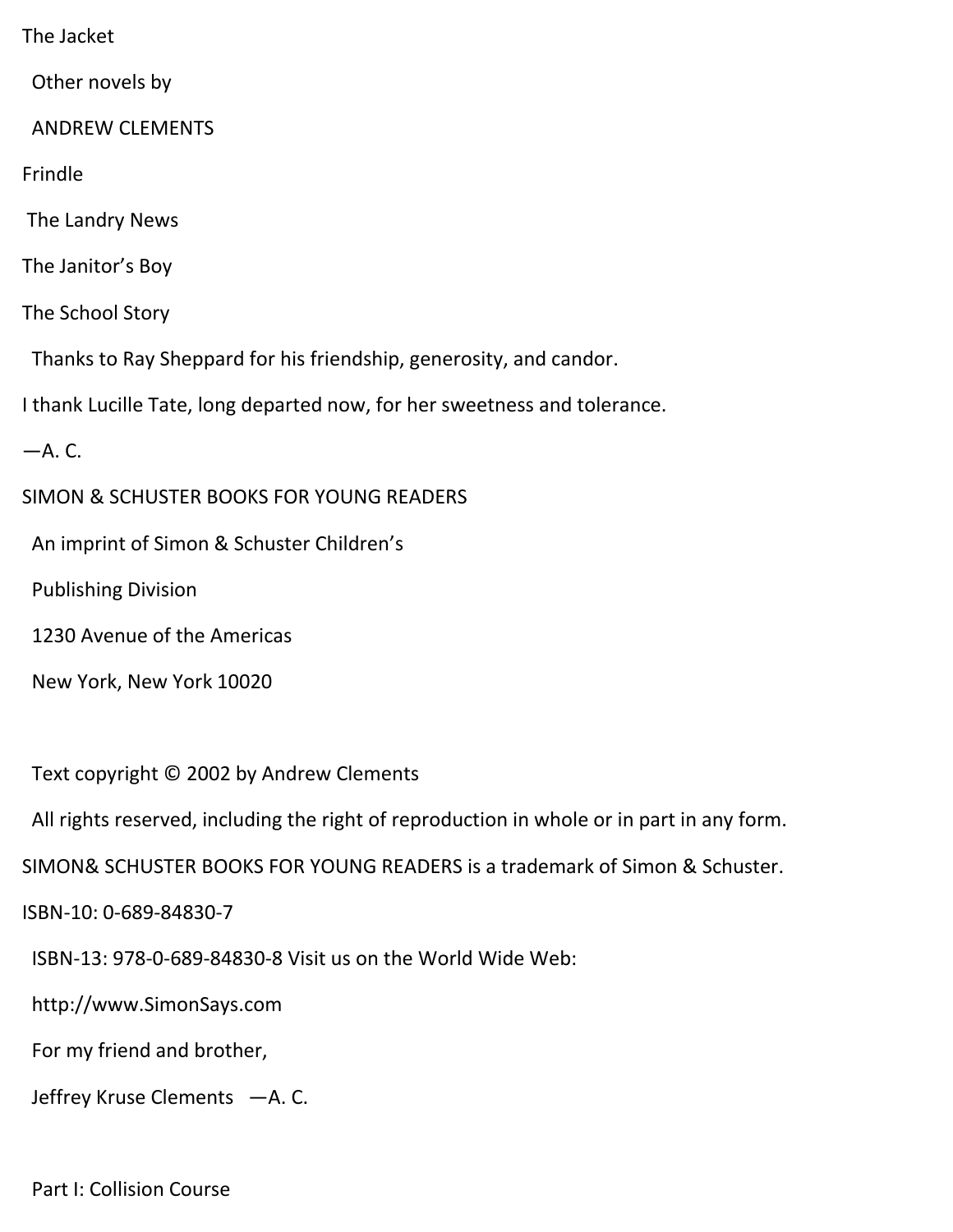Part II: Friends with Everybody Part III: Close to Home Part IV: Forget About It Part V: Something in the Tone Part VI: Round-trip

## **Part I**

# **COLLISION COURSE**

 It was Thursday morning right before first period, and Phil was on a mission. Hurrying through the fourth- and fifth-grade hall, he waded through groups of younger kids. His little brother, Jimmy, had left the house early so he could ride to school with a friend, and he had forgotten his lunch money on the kitchen counter. Phil was tall for a sixth grader, so most of the younger kids got out of his way. Which was good, because he had no time to mess around. If he got one more tardy during December, he would have to serve two detentions. The pressure made Phil's imagination run at full throttle. Like, if I'm late for math today, then I might not be allowed to take the test—and then I could flunk math! I might even flunk sixth grade and get left back! And when Mom and Dad yell at me, I'm gonna get so mad, 'cause, like, it's not even my fault! I'll say, "Hey, know what? Forget about school, that's what!" And I'll just drop out and turn into a bum—or maybe even a criminal. My whole life's gonna be a mess, and it's all on account of my stupid little brother! Where is that punk?

 Phil was about to stick his head into a classroom to look around. Then up at the corner of the hallway he thought he saw the back of his brother's jacket. It had to be Jimmy. No one else in the whole city had a jacket like that one.

 He called, "Hey, Jimmy!" but his brother didn't stop, and Phil pushed his way forward and rushed around the corner. "Hey, idiot, you forgot . . ."

But it wasn't Jimmy. It was someone Phil had never seen before, a black kid. Wearing Jimmy's jacket

 Phil grabbed the collar and said, "Hey! This is my brother's jacket! Where is he? How'd you get this from him?"

The other boy struggled, trying to pull away. "What're you talkin' about? Let go of me! This is my jacket! I don't even know your brother!"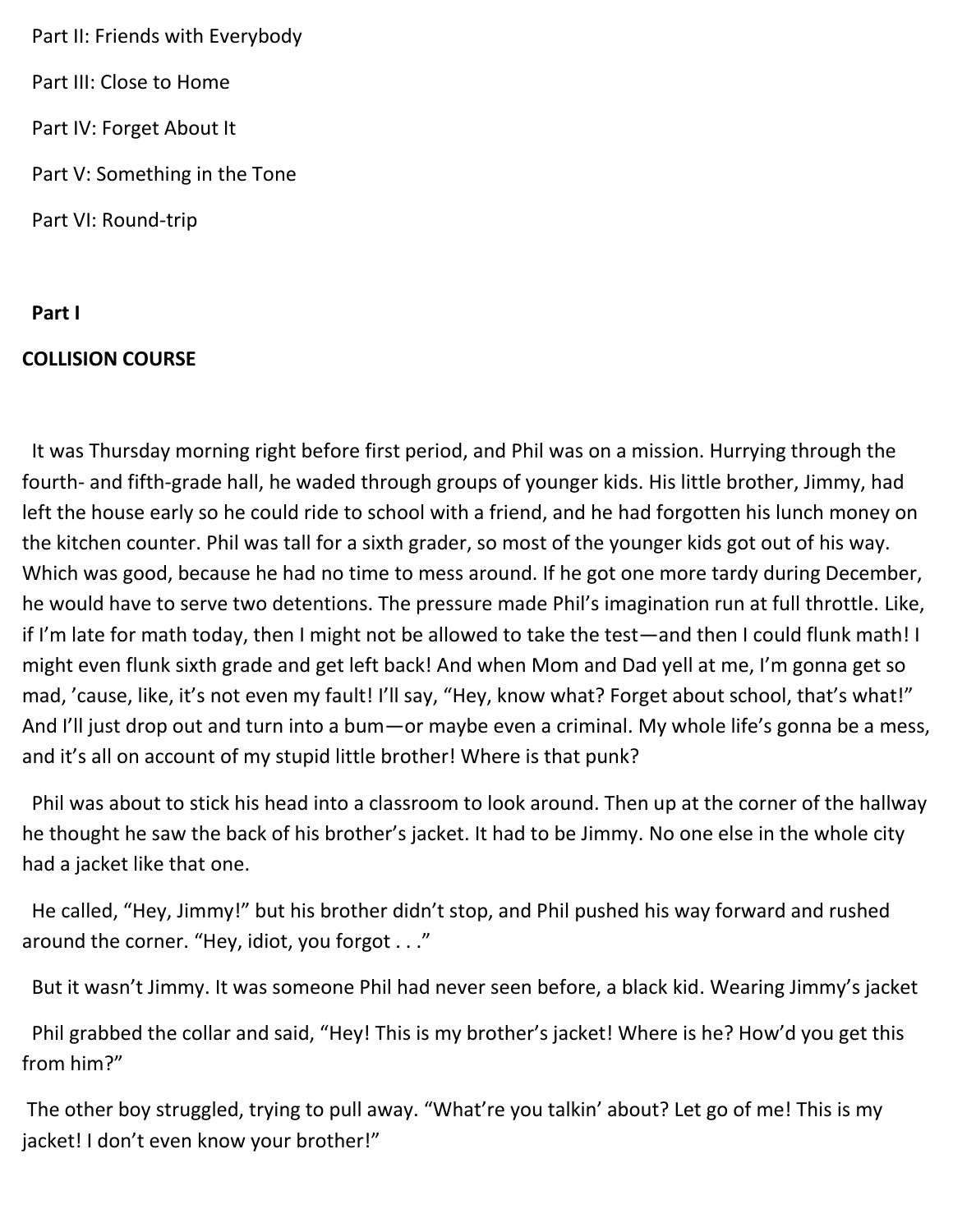The kid twisted and turned to break free, but Phil was a lot bigger and stronger. "You tell me where my brother's at, or I'm gonna—"

 "Boys! You stop it, right now!" Mrs. Atkin came striding through the crowd that had gathered, pushing kids out of her way with her left hand and pointing at Phil with the other one. "You let go of him, and I mean it!"

Drawn by Mrs. Atkin's voice, three or four other teachers stepped out into the hallway.

 Phil let go of the jacket, and the younger boy jerked around to face him, his fists up, his eyes narrowed.

 Mrs. Atkin stepped between them and said to the younger boy, "Daniel, you put your hands down. And all the rest of you kids, go on about your business. Get your things put away and get to your rooms. Go on, there's nothing happening here." Then, glaring at Phil and the smaller boy, she said, "You two, come with me."

The other teachers were moving around in the hallway now, talking to kids, quieting everyone down.

 Phil and Daniel followed Mrs.Atkin along the hall. And Phil knew where they were headed—straight to the office. He thought,Now I'm gonna flunk out for sure.

 At the office door Mrs. Atkin stopped and herded the boys in ahead of her. "Mrs. Cormier? Sorry to start your day like this, but I found these two going at it down in the fourth-grade hall. I've got to get back to my room before something else breaks loose."

 The principal still had her coat on from being out at the curb with the buses. She frowned at the boys and pointed toward her office. "Walk in and sit down. And I don't want you two to even look at each other, is that clear?"

Both of them nodded and walked into her office.

 A minute later Mrs. Cormier came in and sat down behind her desk. She motioned to Phil, who had taken a chair against the wall. "Come over here and sit in front of me. I want to be able to look each of you in the eye."

 Daniel kept looking straight ahead at Mrs. Cormier. When Phil was seated, she said, "Phil, you've got no business being in the four-five hall in the morning. Why were you there?"

"My brother, Jimmy, forgot his lunch money. And I still have to give it to him."

 Mrs. Cormier nodded. "All right, that makes sense. Here," she said, putting out her hand, "give me his money, and I'll make sure he gets it."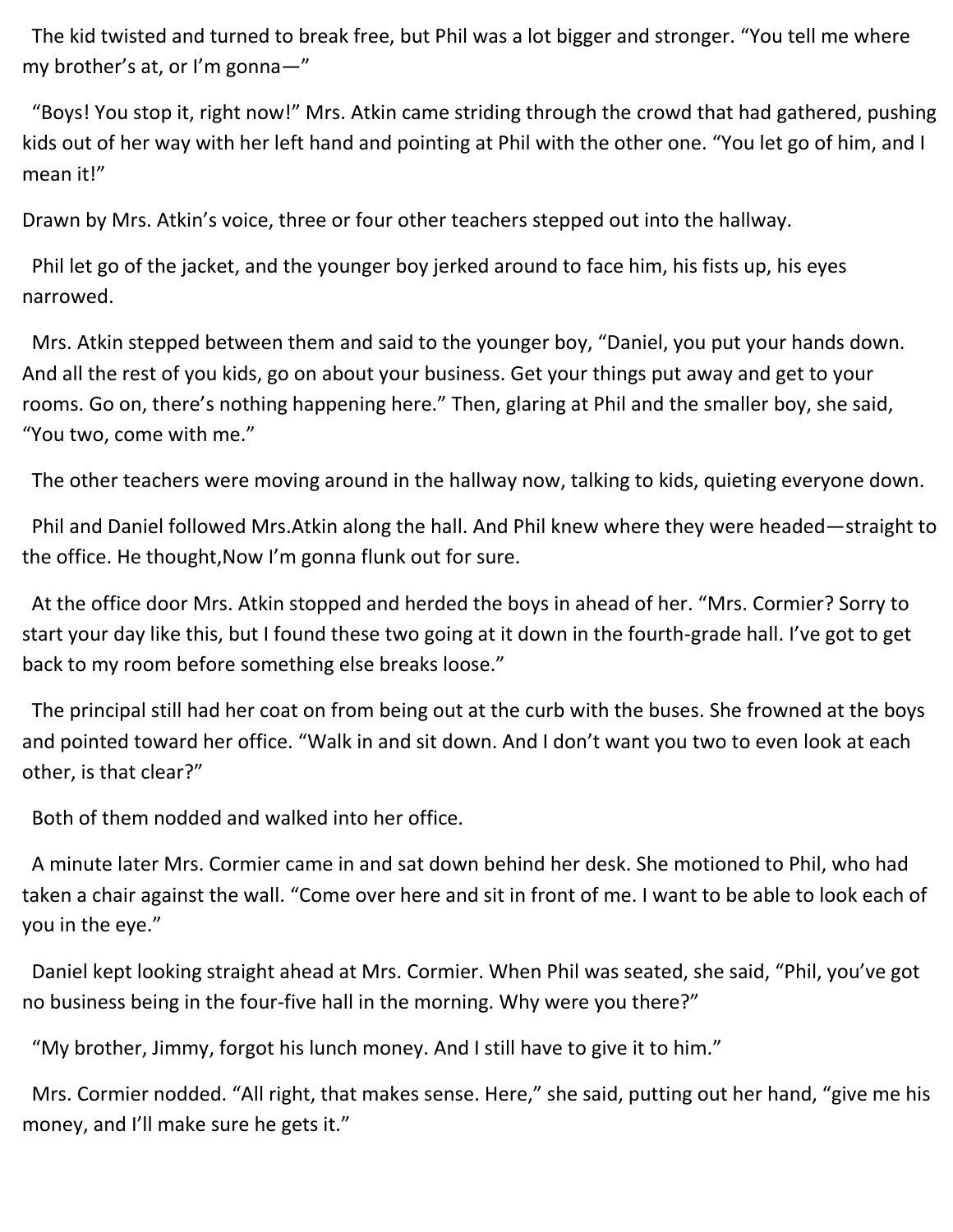Phil dug in his pocket and gave the coins to the principal. She put them on her desk and then turned to the other boy. "Okay, Daniel, you first: What happened?"

 "What happened is, I'm talking with my friends, and this kid comes and grabs me and starts yelling at me. I've never seen him before. I didn't do a thing!"

Mrs. Cormier turned to Phil. "Did you grab him, Phil?"

 "Yeah, 'cause he stole my brother's jacket! That's my old jacket, and now it's my brother's, and this kid stole it, so I grabbed him."

 "Liar!" Daniel jumped to his feet and faced Phil, his fists clenched. "I never stole a thing! My gramma gave me this jacket for my birthday, and that's the truth, so you stop saying that!"

 "Daniel," said Mrs. Cormier sharply, "you sit down and stay put!" Mrs. Cormier swept her eyes between the boys. "I think this is a simple misunderstanding. Phil, isn't it possible that Daniel happens to have a jacket just like your brother's?"

 Phil shook his head forcefully. "Noway. My mom bought that jacket when she went to Italy, and she brought it back for me. Go ahead, look at the label inside the neck. It's gonna say 'Ricci di Roma.' That's because she got it in Rome. Go ahead and look. That's my jacket."

Mrs. Cormier stood up and walked around to the front of her desk. "May I look at the label, Daniel?"

He shrugged and stuck his lower lip out. "I don't care. 'Cause this isn't his jacket."

 The principal gently pulled the collar of the jacket back, and then twisted her neck and adjusted her glasses. Her eyebrows shot up. "It says 'Ricci di Roma.'"

"See? I told you so," said Phil triumphantly. "He stole it!"

 "Did not, you big liar!" And if Mrs. Cormier hadn't been on her feet to catch him, Daniel would have been on top of Phil, fists swinging. She pushed him back into his chair and shouted, "Silence! Not another word, either of you!" Calling to the secretary through the open door, she said, "Mrs. Donne? Get me the emergency cards for Philip Morelli and Daniel Taylor, would you—right away."

 Thirty seconds later Mrs. Cormier was dialing her phone, then smiling and speaking. "Mrs. Taylor? This is Mrs. Cormier, the principal at Daniel's school. . . . No, he's fine, but there's been a disagreement this morning, and he's in the middle of it. It's about a jacket, the one Daniel says he got for his birthday. Another boy is here, and he says the jacket belongs to him. Can you tell me anything else that might help? . . . Yes. . . . Oh. I see. . . . So it was a gift. . . . Yes, I see. Well, that's it, then. I'm awfully sorry to have bothered you. . . . Yes, you too. Good-bye."

Daniel turned to Phil. "See? I told you so. It was a gift—for me."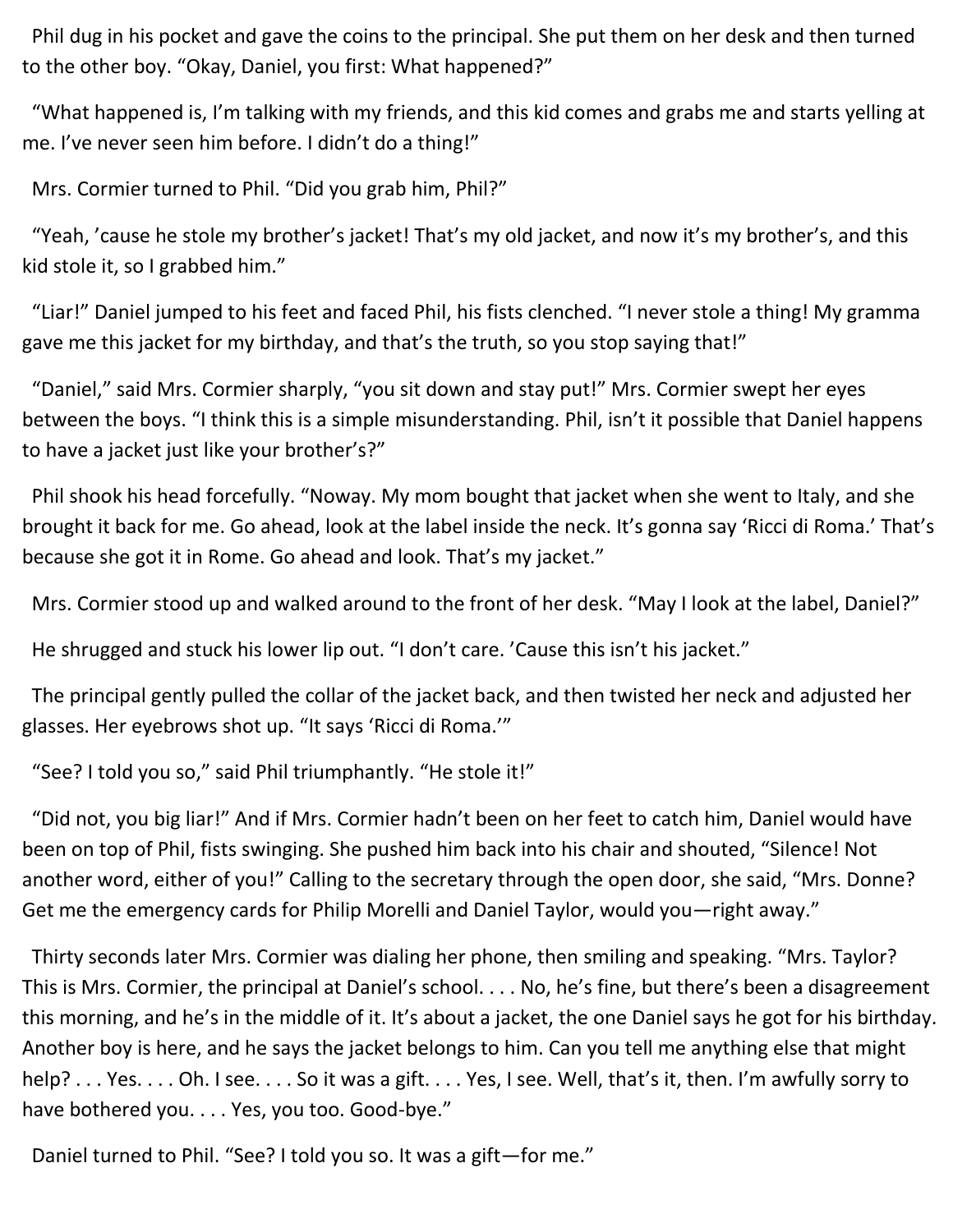Mrs. Cormier said, "It turns out you're both right, boys. Someone gave that jacket to your grandmother, Daniel, and then she gave it to you."

Phil made a face. "Gave it to his grandmother? How come?"

Mrs. Cormier started to say something, then stopped, smiled awkwardly, and said, "Well, really, I . . . I think it was just . . . to be kind. That's all."

 Something registered in Phil's mind, and his mouth dropped open. Turning to Daniel, he asked, "Who's your grandma? What's her name?"

Daniel curled his lip. "None of your business. But her name's Lucy. Lucy Taylor."

Phil's face reddened. "Hey, look. I'm sorry I grabbed you, okay? You're right. It's your jacket."

 "What?" Daniel looked sideways at Phil, cocking his head as if he hadn't heard clearly. "You come and almost pull this thing off my back, and now you say just keep it? What's that about?"

 Phil looked at the floor. "It's just that . . . like, I think I know your grandma—that's all. So the jacket's yours."

 Daniel frowned and narrowed his eyes. "You?Know my gramma? Right!" He smiled, taunting Phil. "Yeah, like, how you gonna know my gramma? Maybe you see her when you go to the same beauty parlor she does, huh? That it?"

 Mrs. Cormier stood up and said, "Boys, that's enough. This is all settled. Daniel, Phil said he's sorry, and we know the jacket is yours. So both of you run along to class now. Mrs. Donne will give you notes for your teachers."

 Daniel stood up. He stuck his chin out and said, "Fine with me. Because this boy just keeps telling lies and lies. Like how he knows my gramma."

 "I do too know her!" Phil almost shouted. "I'm not a liar! I see her all the time because . . . because she's my mom's cleaning lady!"

The words seemed to echo off the walls.

 Daniel looked like he'd been punched in the stomach. He backed toward the office door, his face working angrily. He yanked the jacket open, pulled himself free of it, and threw it on the floor at Phil's feet. "There's your jacket! You take it and you tell yo' momma that my gramma and me don't need nobody being kind to us!" And looking at Mrs. Cormier, he snarled,"Nobody!"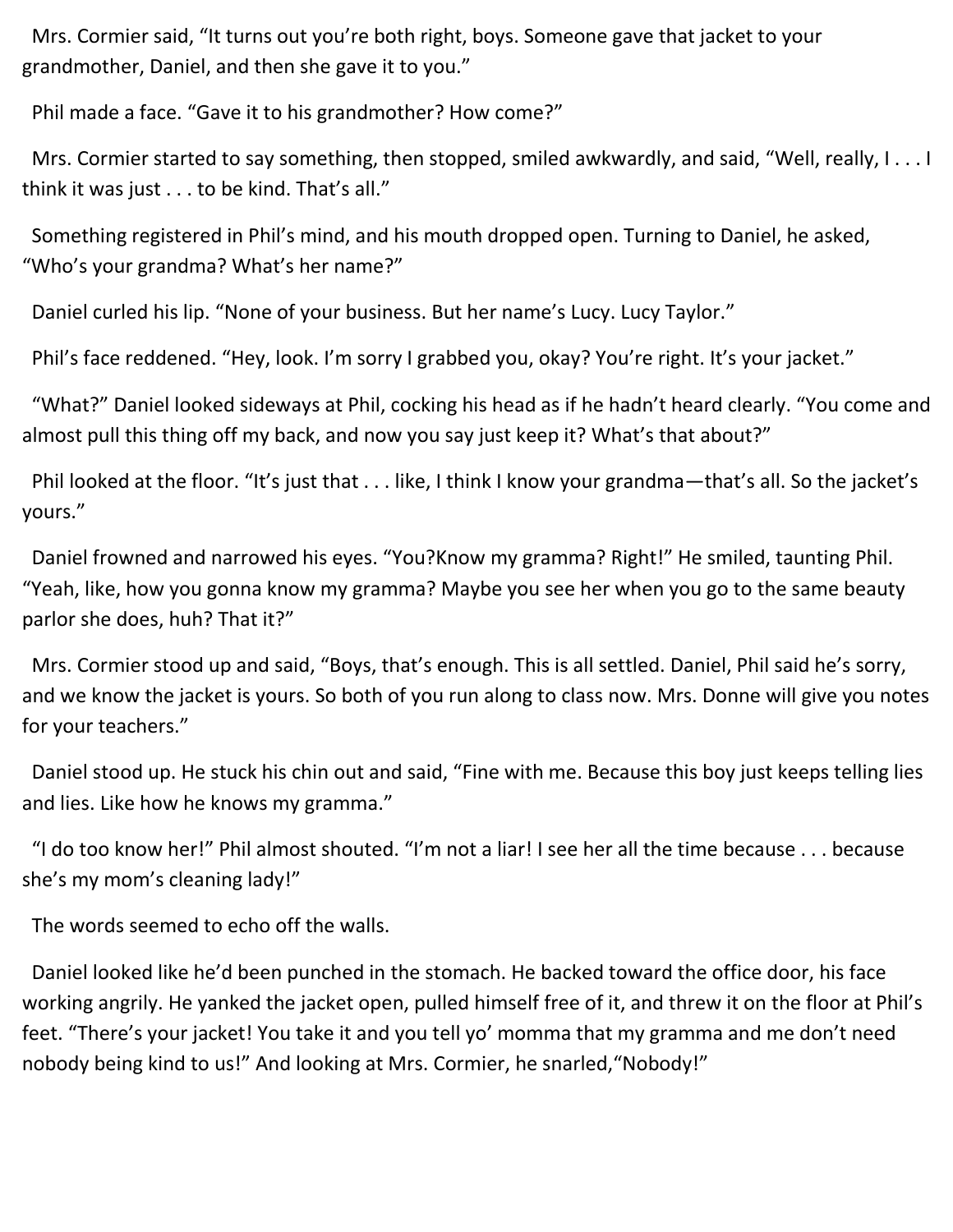#### **Part II**

#### **FRIENDS WITH EVERYBODY**

 The rest of Phil's Thursday wasn't so good. Compared with the thoughts swirling through his mind, decimals and adjectives and Ancient Egypt didn't seem very important. Phil knew that all he had done was tell the truth. About the lunch money, about the jacket, about Daniel's grandmother. It was all true. But he couldn't shake the feeling that he'd done something bad.

 He kept thinking about the early morning scene in the principal's office, replaying it again and again. He kept seeing the look on Daniel's face, the anger in his eyes as he threw the jacket to the floor. And instinctively Phil knew that his being white and Daniel's being black was part of this. Maybe a big part.

 Phil had known a lot of African American kids at school, ever since his first day as a kindergartner. And he thought,I don't care what color anybody is. I never pay attention to that. I'm friends with everybody.

 But being friends with everyone and being someone's friend, those were two different things. And as he thought about it, Phil knew he had never had a black kid for a friend, not really. The kids on the school basketball team were good guys, but not really friends. Black kids went to hisschool, but did they live in his neighborhood? Not in his part of the city. That's just how things were. Every morning Daniel and the other African American kids arrived at school by bus, or sometimes their parents dropped them off. A lot of Hispanic kids too. Phil didn't know exactly where they came from. It didn't really matter to him, and he'd never thought about it much. Until today Phil kept arguing with himself. He thought,Yeah, but during school, everyone gets along fine—white kids, Hispanic kids, Asian kids, black kids. No problems.

 Most of the African American kids sat together at lunch, and they tended to hang around together in the halls and at recess. But that didn't seem weird to Phil. When you eat lunch, or if you have a little free time, you want to be with your friends, that's all. Besides,everyone played sports together during gym, and sometimes at recess, too. Everyone, together. No problems.And all the black guys on my basketball team? I get along great with them.

 Still, after school every day almost all the black kids got onto buses or climbed into cars and drove away. Those kids just disappeared as Phil went to basketball practice or walked home with his friends.

 Sitting in math class, Phil thought about Daniel's grandmother.I've known her longer than Daniel has!And it was true. He was two years older than Daniel, and Phil had known Lucy all his life. Lucy. That's what he'd always called her. Just Lucy. She came every other Saturday and helped his mom clean the house. Phil had never even wondered about her last name. It hadnever mattered. She was just Lucy. Until today.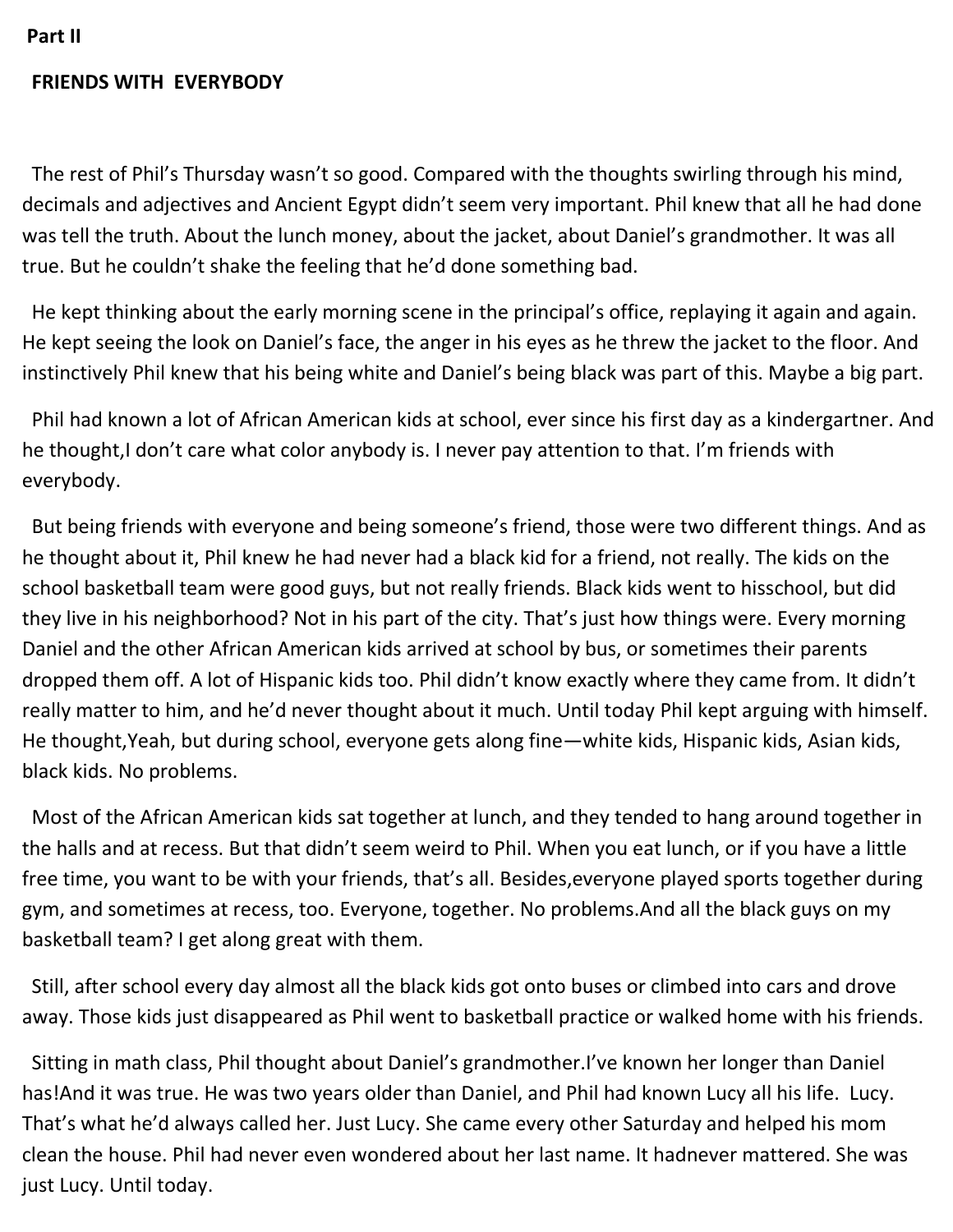When he was little, Phil had loved helping on cleaning day. He would take hold of the bucket with all the supplies in it and heave it up the front stairs, one at a time. Lucy would smile and say, "Why, Philip, look at you! You sure are big and strong!"

 And now that he was almost twelve, sometimes as he ran through the house to get a baseball glove or grab a quick bite of lunch before going out to shoot baskets with his friends, Lucy would look up from her work and narrow her eyes at him. She'd put her hands on her hips and say, "Isn't that just the way—now you're big enough to really help your mama, and do you? No, 'cause you've got too much goin' on to be bothered with that!"

 But that was just to tease him. Because it wasn't like Phil didn't do chores. He did plenty around the house. He took out the trash, raked the yard, mowed the grass, shoveled snow in the winter—stuff like that.

 And he didn't mind doing housework, either. But Mom always said he and Jimmy didn't do it right. She said, "You guys pick up the big pieces, things like shoes and dirty clothes. Leave the little stuff for me and Lucy to worry about." Which was fine with him.

 Phil kept trying to reason away his feelings.Can I help it if we have a cleaning lady, and she's black and we're white? And can I help it if she's Daniel's grandmother? I mean, it's not like we're rich or something. It's not like we force Lucy to work for us, is it?

 Which was true, especially about not being rich. His mom and dad eachhad a full-time job. And back when Phil was born, his mom had decided to give herself a treat once every two weeks—that's what she called it, a treat. And that was having Lucy come to help her do the deep cleaning.

 Phil thought about his own grandmothers. He had two, one here in the city and one in Florida. His mother's mom was the one who lived close. Grandma Morcone was sort of rich. She and Grandpa lived in a condominium on Herndon Street, not too far from the big museum. Her place was way up on the fourteenth floor. You could see the city parks from her windows, and the view looked like this beautiful painting. On the Fourth of July and sometimes on New Year's Eve, Phil and Jimmy and their big sister, Juliana, would sit with their grandparents on the balcony and watch the fireworks.

 Grandma Morcone had long arms, thin and white. She wore silver bracelets on both wrists, and on one of her hands there was a ring with a big green stone in it. Phil could picture her fine clothes, her small diamond earrings, her silver blue hair, always neatly styled. His grandma didn't clean houses for other families. She probably never put a bandana over her hair and pulled on yellow rubber gloves. Like Lucy did.

 At lunchtime Phil edged into the cafeteria. He scanned the big room, looking for Daniel. He wasn't there, and Phil was glad. He got in line and started loading food onto his tray—grilled cheese, red Jell-O, carrot sticks, chocolate milk, and an icecream sandwich.The lady at the end of the counter took his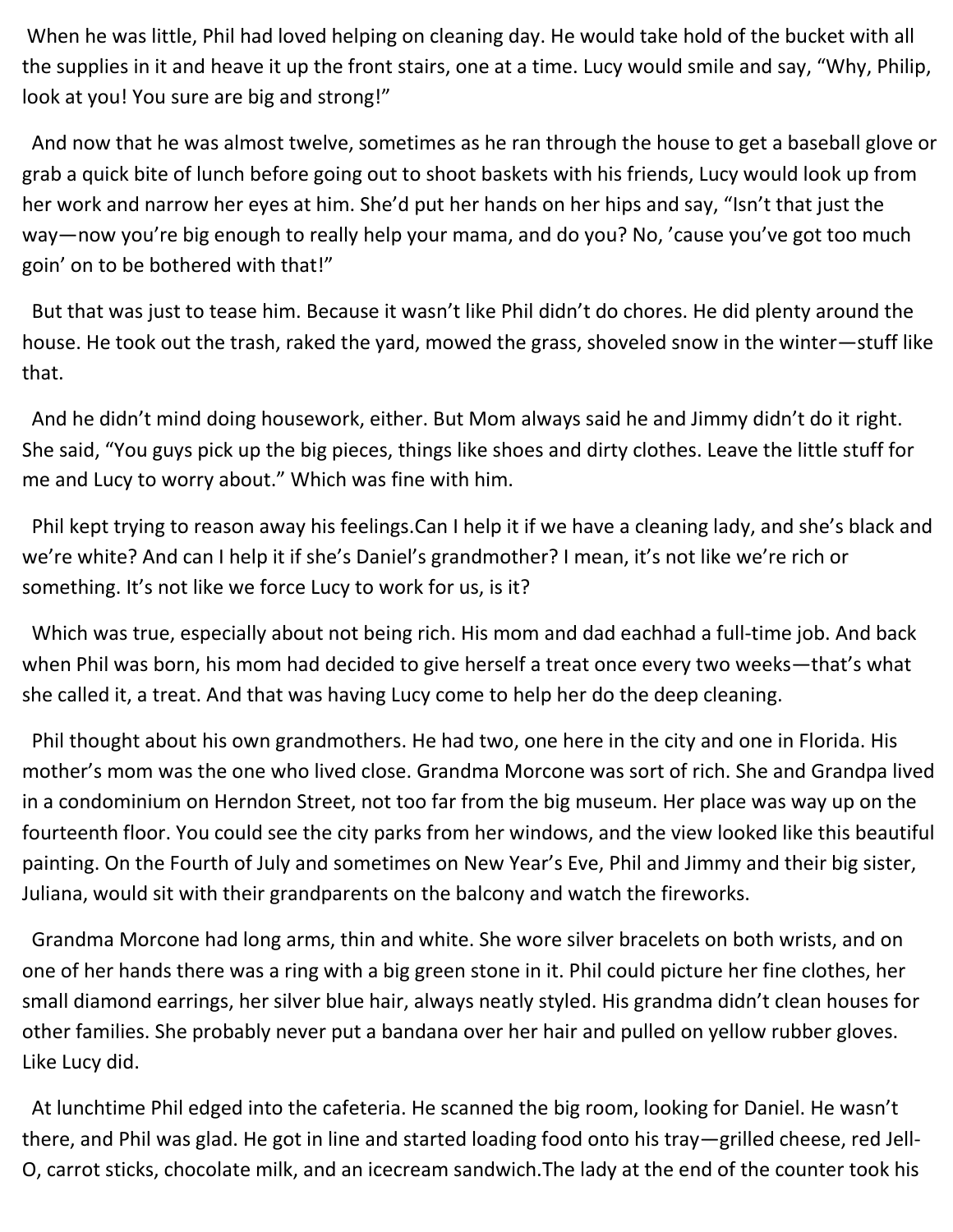money, looked at his tray, and then shook her head. "You need another quarter, honey. Or else put the ice cream back."

 Phil dug deep into his pockets, but he didn't have another quarter. And he knew why. This morning when he gave the principal Jimmy's lunch money, he had given away too much.

 Phil had picked up the ice cream from his tray when a voice behind him said, "That's okay. Here's another quarter." Phil smiled and turned to say "Thanks," but he stopped before the word came out.

 It was Daniel. He was three kids back in the lunch line, and he was holding up a quarter, and he was smiling. But it wasn't a real smile. Phil could see that. It was a smile that said "Gotcha."

 Phil shook his head and felt himself starting to blush. "No, that's okay. I don't want the ice cream anyway."

 "You sure?" asked Daniel, his smile getting bigger. "What's the matter? It's a gift—I'm just being kind."

 Phil put the ice-cream sandwich back in the freezer. He took his tray and walked stiffly to a table where some of his friends were sitting. He took a seat facing the wall and began to eat, tearing off big mouthfuls of soft grilled cheese, chewing without tasting. He didn't talk and he didn't look around. When he was done, he dumped his trash, dropped off the tray, and went straight out the side door to the playground.

 The cold wind felt good on his burning cheeks. The thing was, Phil saw exactly what Daniel had been doing when he offered him that quarter. Daniel was trying to get back at him, to embarrass him with a gift. And it had worked.

Walking beside the fence, kicking as tone ahead of him, Phil kept on thinking.But Mom giving something to Lucy, that was different, right? Because it's not like Lucy was begging, and it isn't like Mom was trying to make herself feel all rich and grand or make Lucy feel small and poor. Because Mom was just trying to be nice, right? And there's nothing wrong with that. There can't be anything wrong with being kind, can there?

 A burst of laughter came from the other side of the playground, and Phil turned to look. Six black kids, all fourth and fifth graders, all boys. No one was looking his way, but Phil still had the feeling they had been laughing at him. But was it true, or was it just his imagination?

 A gust of wind made his eyes water, and he zipped his coat up under his chin. And still looking at the black kids, Phil recognized one of them, the one with his hands jammed into his pockets and his shoulders hunched up against the cold.

He recognized the kid who wasn't wearing a jacket.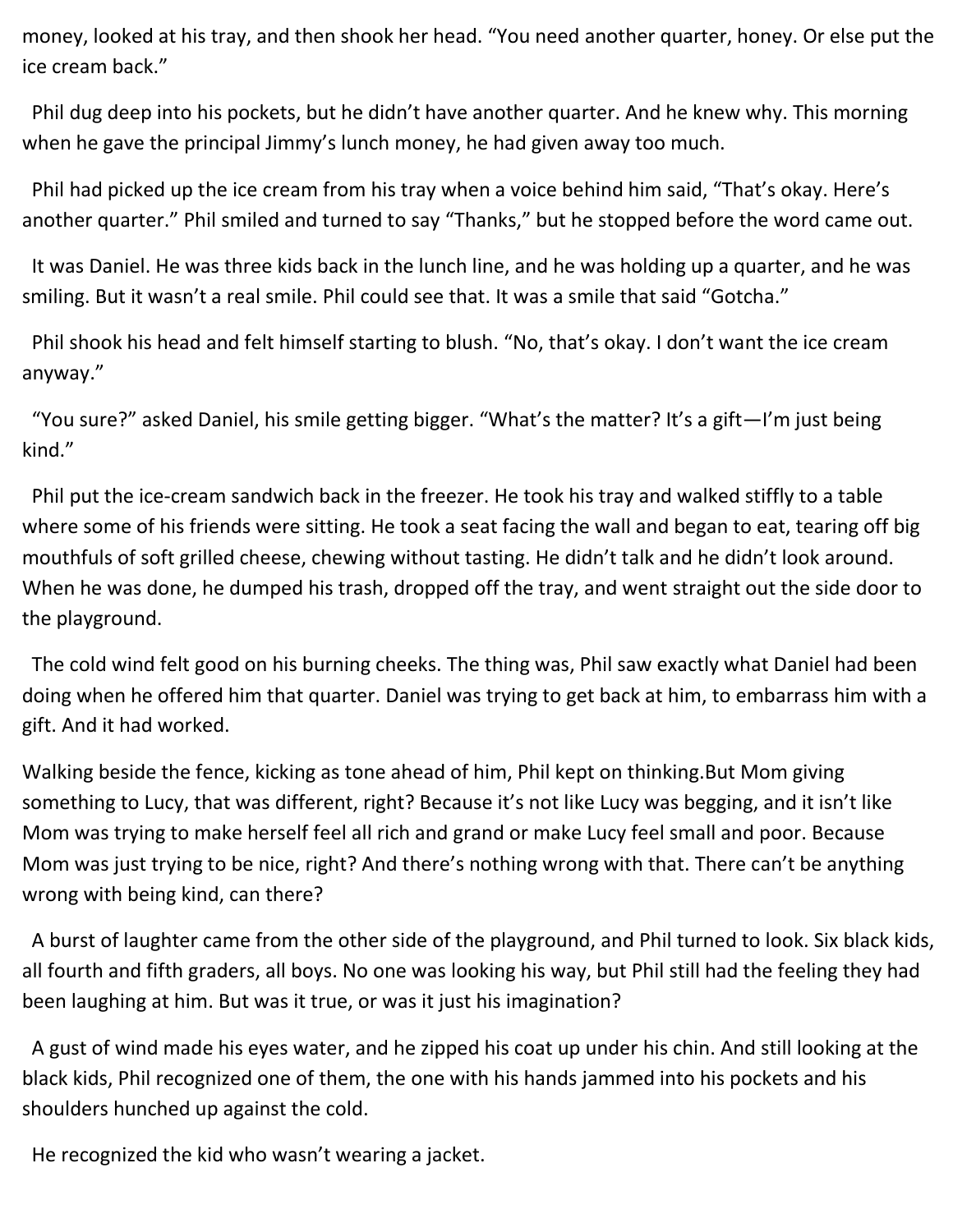**Part III**

#### **CLOSE TO HOME**

 Now that he was in sixth grade, Phil walked home from school after basketball practice. It was only six blocks. Sometimes he walked home with a friend or two, sometimes on his own. And on the days when it wasn't pouring rain or bitterly cold, he enjoyed it. He liked to take his time getting home, sometimes going a block or two out of his way to walk through the little shopping area near his house. If he hadsome money, he'd stop and buy gum, or maybe a doughnut. And he always liked just looking around, letting his mind wander along with his eyes.But walking home by himself this particular Thursday afternoon, Phil felt like he'd never seen this part of the city before. Everywhere he looked, he saw white people.

 He saw moms driving cars full of kids home from school. White moms and white kids. He saw the neat row houses with tiny front yards where kids had dropped their sleds and little shovels after it snowed last week. Their snowmen and snow forts were half melted now. Phil thought back to spring and summer, when all the little kids had been outside playing. And he tried to remember seeing an African American kid. And he couldn't.

 There were larger homes too. Homes with real driveways and garages and small lawns, some of them surrounded with fancy iron fences. This time of year, in addition to the BEWARE OF DOG signs and the security system notices, the fences were decorated with red ribbons and Christmas wreaths.

 Phil looked around as he walked, and he tried to think if any black families lived anywhere in his neighborhood. And he couldn't think of one. Not one family. Not ever.

 Phil turned at the corner of Belden Street so he could walk through the shopping area. The small trees that lined the street were covered with blinking lights, and the storefronts and shop windows were decorated for Christmas. The sidewalks were busier than usual—not crowded, but still there were lots of people. Lots of white people.

 Not everyone was white, of course. Phil saw a few Asian people, women mostly, dressed nicely, carrying shopping bags. Plus some Asian kids, junior high school girls. And he saw a high school boy who might have been Hispanic. It was hard to tell.

 There were some black people in the shopping area too, but not many. Phil counted as he walked along. He saw four black people—one man and three women. The man was driving a bus, but Phil counted him anyway.

 None of the black women on the sidewalks looked like they had been shopping today, no bags or packages. They weren't browsing, weren't looking in the store windows. They all looked like they were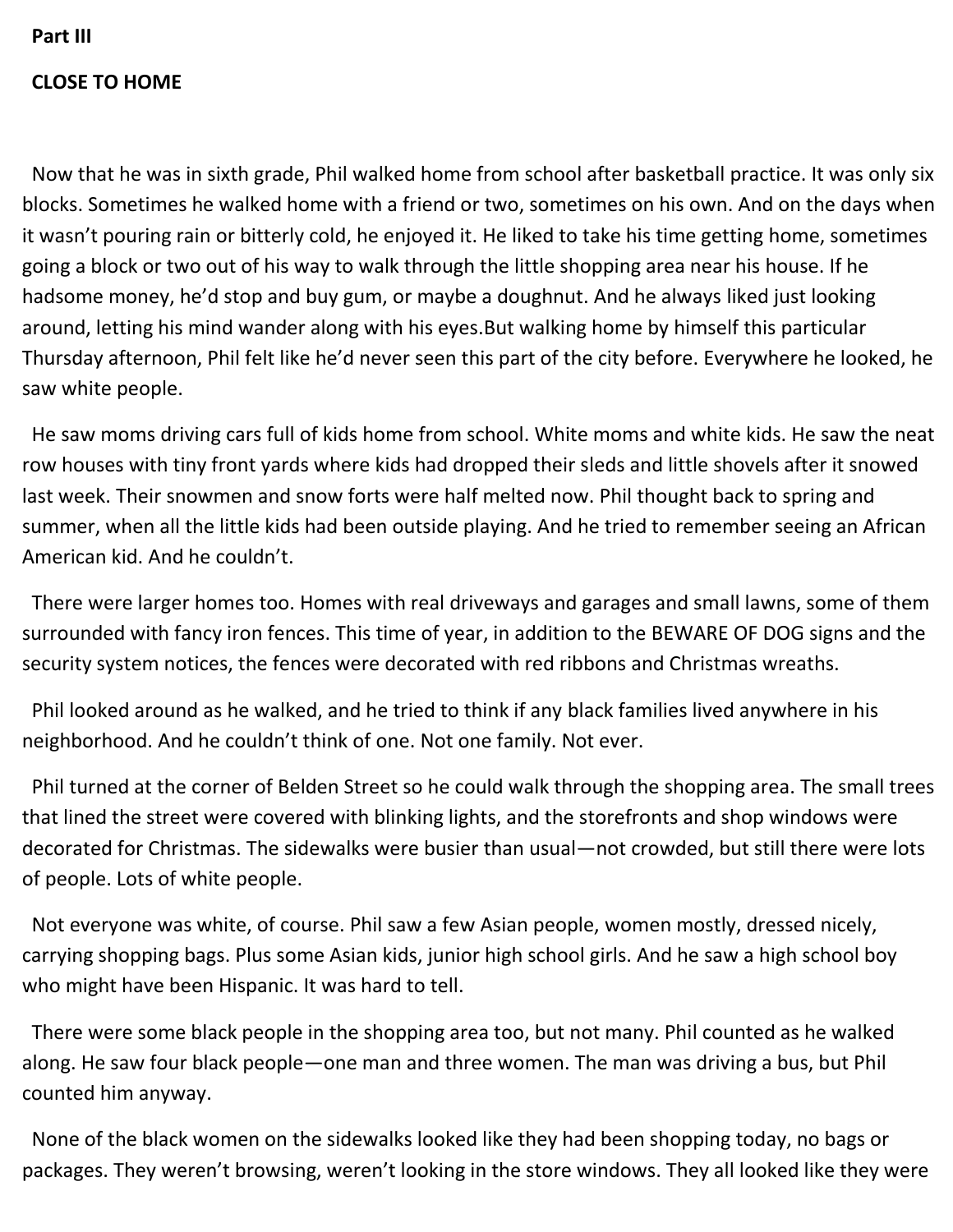going somewhere. Somewhere else. In fact, two of the black women were waiting at a bus stop, waiting to get on a bus-to go somewhere else. Just like the black kids at school. And Phil thought,I can tell those women don't live close by. They just don't look like they belong here.

 And Phil heard himself. He heard himself thinking that thought.They just don't look like they belong here.

Phil stopped so suddenly that a man behind him on the sidewalk almost knocked him down.

"Whoa!" the man said. "Sorry there, young fella. You all right?"

Phil nodded absently and said, "Yeah, I'm fine."

 But it wasn't true. Phil wasn't all right. He stood on the sidewalk, staring as the two women got onto their bus. And he thought,This morning, what if Daniel had been a white kid? Would I have grabbed him like that? If he had looked like he belonged in that jacket, would I have said he stole it?

 The bus pulled away from the curb, and Phil started walking again. Turning a corner, he looked up and saw his own reflection in a shop window.He saw a white kid. A white kid who looked like he belonged here.

Phil turned away from the window. He began to run, and he didn't stop until he got home.

 When his mom opened the front door at five fifteen, Phil was waiting for her."How come you never told me I was prejudiced?"

His mom set a grocery bag on the floor and looked at him. "What? What are you talking about?"

"I'm prejudiced. I am, and you never told me."

"Who says you're prejudiced? Somebody call you that?"

 "No, but it's true. I know what it means because we learned about it on Martin Luther King Day. It means you don't like black people."

 "All right," his mom said, "just hold it right there. Let me get my coat off, then come into the kitchen with me and tell me what this is all about."

 So as his mom started making dinner Phil sat on a stool at the tall counter and told her what had happened at school. When he got to the part in the principal's office when Daniel threw the jacket down, she clucked her tongue and said, "Poor dear—he must have felt so embarrassed."

 Then Phil told about walking home. "No black people live around here, Mom. None. And when I saw these black ladies in front of the bakery, like, waiting for a bus, I said to myself, 'They don't belong here'—just like that. Like belong here because I'm white, and they don't because they're black. So that's prejudiced, right? I'm prejudiced, and I didn't even know it."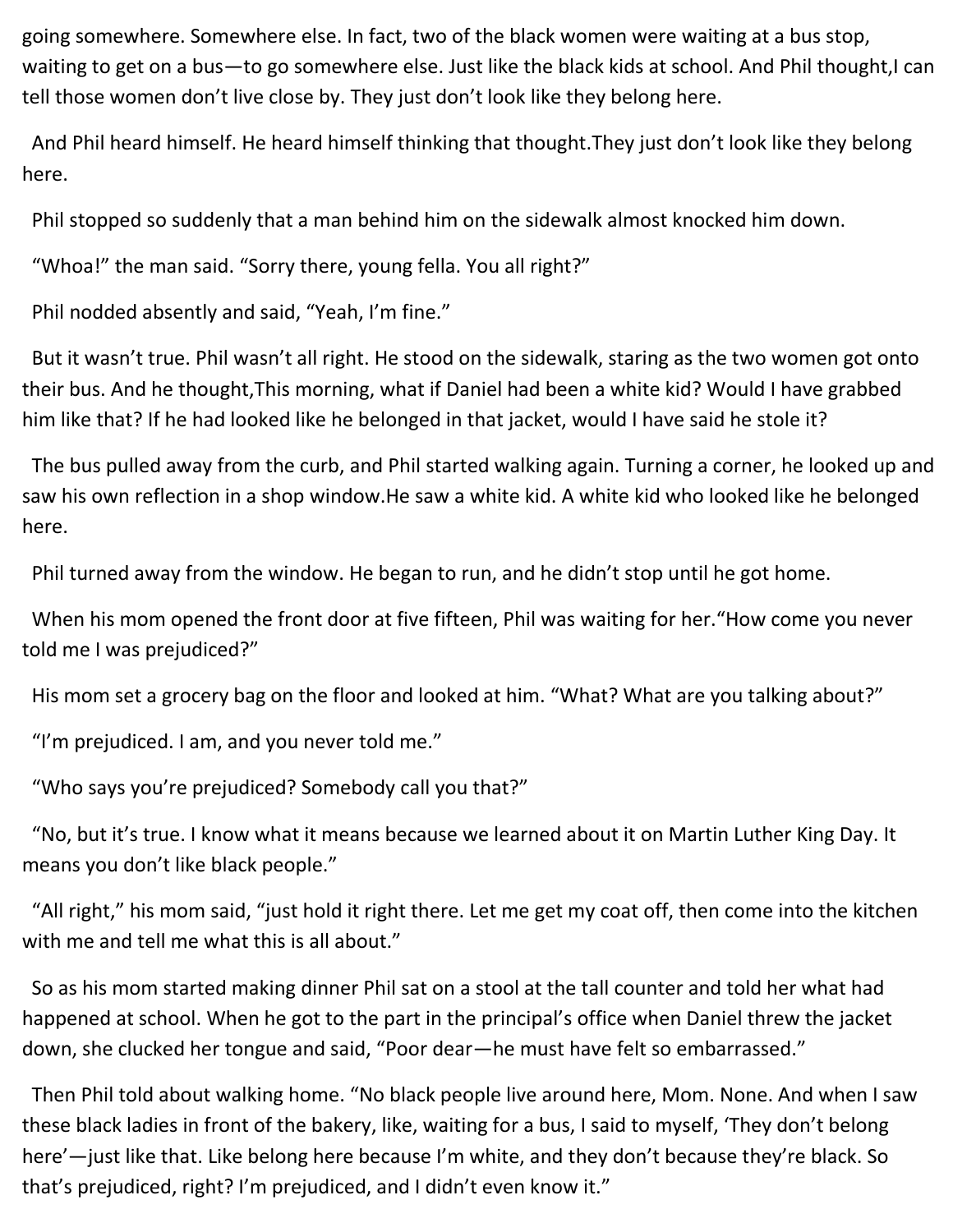Standing at the stove, his mom said, "But you're not prejudiced, honey. Stop saying that."

Phil shook his head. "But it's true. I think I am."

 "Well, take it from me, you're not. It's all in your imagination. You're not prejudiced. You're just a kid, and you're a good kid, too. You had this problem with another boy, and the boy happens to be black. That's all. And we live in a part of town where it's mostly white people. Tell me this, did you choose to live here?"

"No."

"See? You've got nothing to do with it. Did you even choose to be white? Is that your fault?"

"Well, no."

 "Exactly. Now, stop worrying about this and set the table. But first go wash your hands, and knock on Juliana's door and tell her to come help me get the supper on."

Phil started to climb off the stool, and then stopped. "How come you gave Lucy that jacket?"

 "Because it's a perfectly good jacket, and Jimmy didn't want it, and I knew Lucy had a grandson who might fit it."

"You knew Lucy had a grandson?"

"Sure, I knew."

"And you didn't give it to her because she's poor and black?"

 "No, of course not. Your old blue blazer from fourth grade? I just gave that to Mickey Colter's mom, and you know they're not poor, and they're not black, either. When you have something nice to share, you share. Besides, Lucy's my friend."

Phil nodded. "Only, not really your friend, right?"

His mom looked at him sternly. "What's that supposed to mean?"

 "I mean, if she's really a friend,then, like, you'd go to the movies with her sometimes, right? Or have her over for dinner with her family, or maybe go bowling, like with you and Mrs. Donato?"

His mom tilted her head, choosing her words carefully. "Well . . . right. Lucy's not that kind of a friend, not really a close friend. More like someone you know at work."

"So . . . have you ever had a friend who's black—I mean, a close friend?"

"No, not really."

"How come?"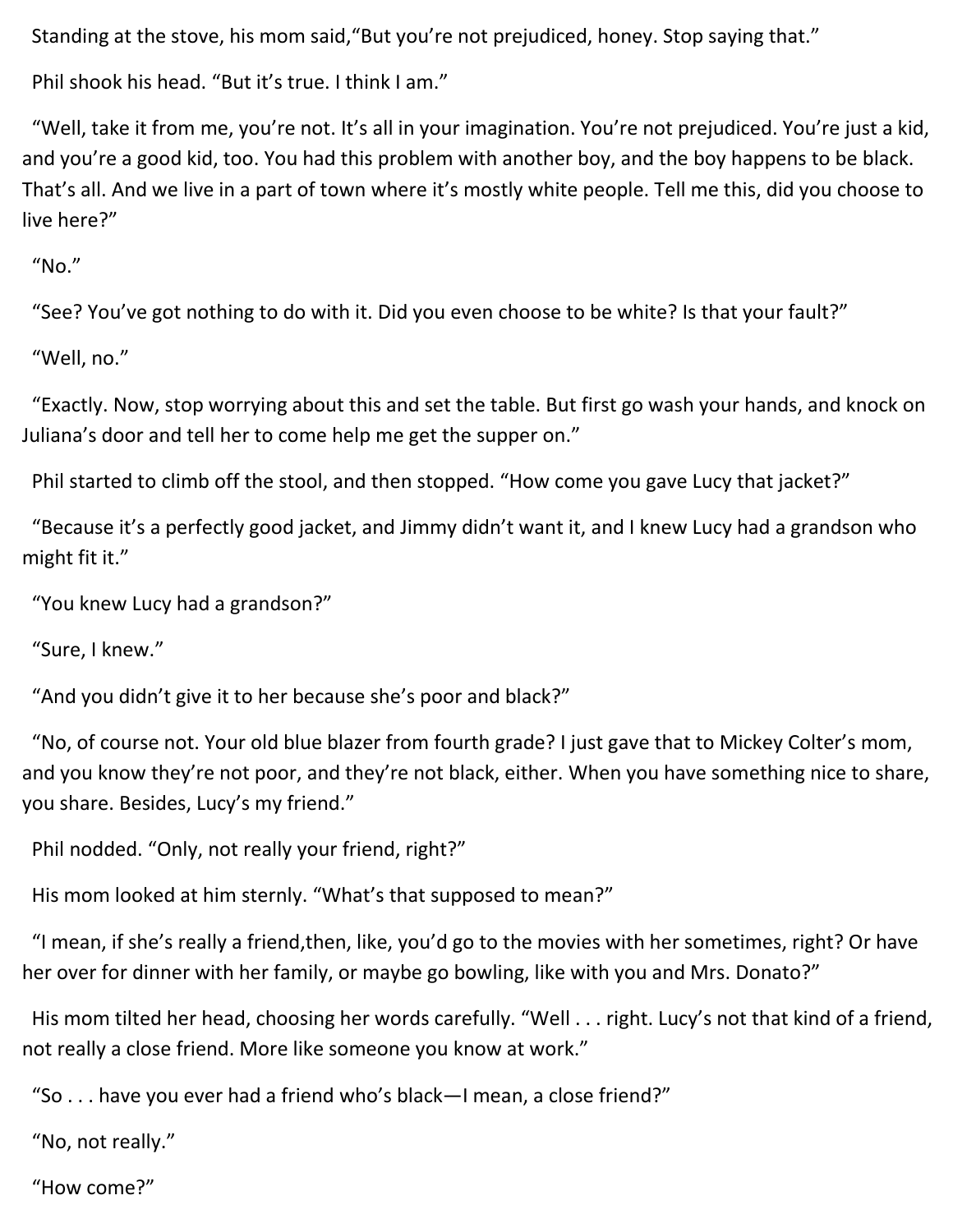"It just never happened, that's all."

"Maybe it's because you're prejudiced too, like . . . like me, and you didn't know it. Like me."

 "For the last time, Philip, you are not prejudiced. Now, just forget about it and go get your sister to come down here. Right now."

 Phil knew that tone of voice. It meant "end of discussion." He got off the stool and was going out the doorway when his mom said, "And Philip, let's not talk about this to your dad."

He turned around and looked at her. "Why?"

"Because it'll just upset him, that's all."

"How come?"

"Because I know your father, and it just will, that's all."

Phil shrugged, then turned and headed for the stairway.

He didn't ask "How come?" again. He didn't have to.

 He was pretty sure he knew why his dad would get upset. There was only one answer Phil could think of:It has to be because Dad is . . . prejudiced—like me.

#### **Part IV**

# **FORGET ABOUT IT**

 Friday morning was cold, complete with rain and sleet driven by a stiff west wind. It was the kind of day when Phil rode the school bus. He didn't ride that often, so he was looking forward to it.Climbing the steps, he smiled at the driver. Then he turned and looked for a seat. He saw one near the back, but scanning the bus, he also saw something else.This whole bus is white kids. Only white kids! No, 'causethere's Julie Chin, and she's not white. But she's not black. No black kids on my bus, not one.

 Phil had done pretty well until he got on the bus. Because he'd been trying to forget about everything that had happened on Thursday. That's what his mom had said he should do. She'd said, "Forget about it." So he'd tried. Because during dinner and most of Thurday night it was all he could think about, about his being white. And about feeling prejudiced. But he hadn't said anything more about it, because his mom had said he shouldn't. Especially not to his dad. "Forget about it."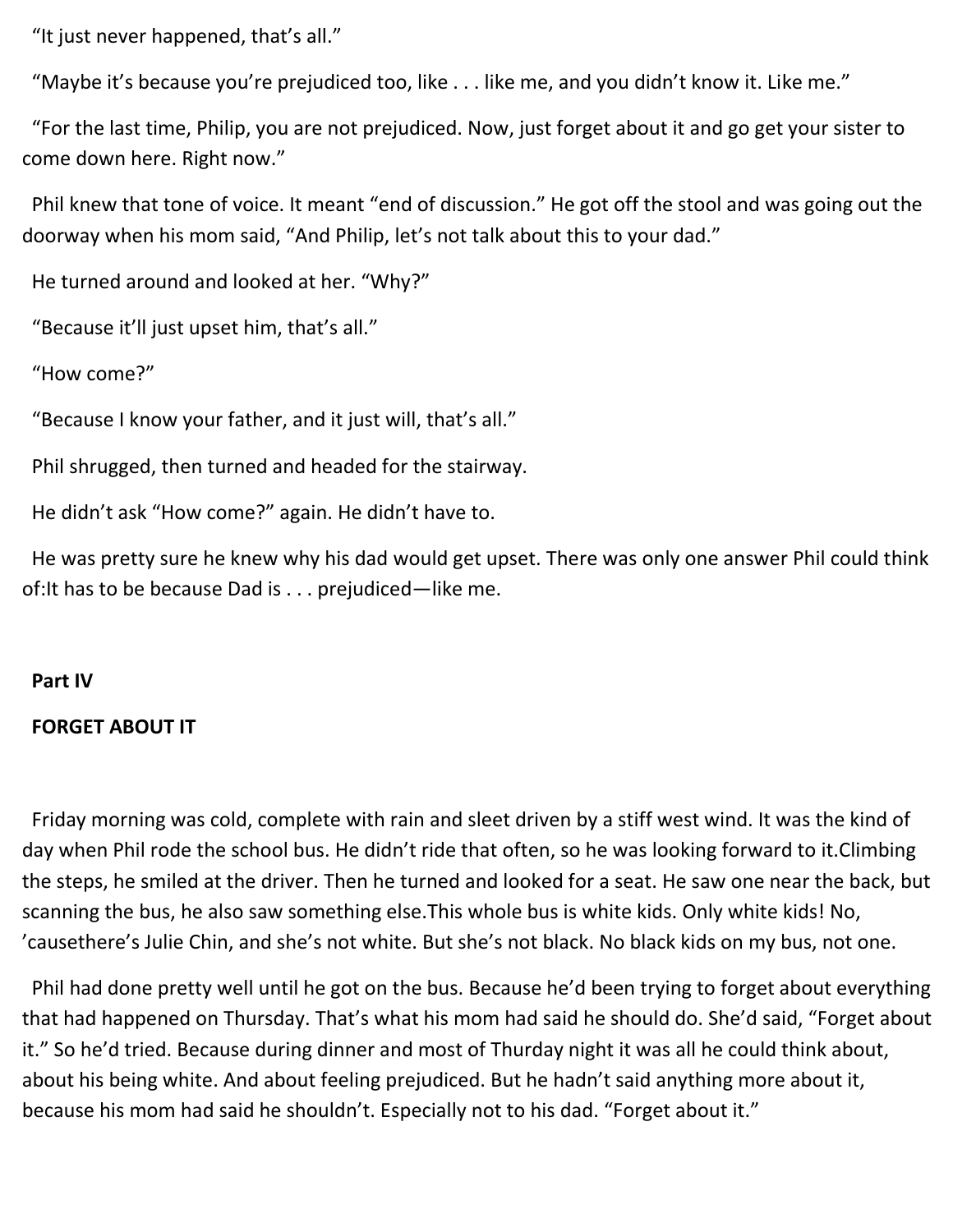But looking around, Phil tried to imagine what it would be like for Daniel if he were on this bus right now. Would that make Daniel feel weird?Or how about if I was on Daniel's bus right now? What would that be like?

 Because Phil knew that Daniel's bus was practically all black kids. And the part of town where Daniel's bus was coming from, it had to be almost the opposite from his, right? Like, only black families and no white families. And Phil thought,You can figure out a lot just from looking around a bus.

 Phil would have kept thinking about it, but his friend Lee poked him on the shoulder and said, "Hey, Phil, what'd you get on that social studies test?"

 So for the rest of the short ride to school Phil and Lee talked about how boring social studies was and how stupid it was to have to learn about Ancient Egypt. Except for the Pyramids. Plus mummies and treasure and junk like that. That part was okay.

 Phil was glad to keep talking. For about five minutes it helped him forget about all that other stuff. But aftergetting off the bus, he walked up the front steps and into the school, then turned left to go to his locker. And as he passed the big windows of the office he glanced to his right. And he saw something that made everything come crashing back into his head—the jacket, hanging there on the coatrack outside Mrs. Cormier's office. Jimmy's jacket. Then he thought,No, it's Daniel's jacket.

 There was no way Phil could avoid going past the office during his day. Hurrying to math for first period, as he came to the big windows he looked down at the floor and counted ten footsteps before he looked up again.On his way back to art class he pretended the office wasn't there. He turned his head to the left and admired the plaques and posters on the opposite wall.

 Going to the library for third-period reading, he studied the pattern on the shirt of the kid in front of him in line. And after library he cut through the auditorium. He told himself it was so he could say hi to Caroline Swanson, who was up on the stage getting ready for music class, but he knew it wasn't true. He went that way so he wouldn't have to walk past the office again.

 Then on his way to lunch Phil couldn't help himself. He sneaked a look through the office window. The jacket was still there.

 Phil had brought a bag lunch. He'd done it on purpose so he could just walk into the cafeteria and go right to his table and sit down and eat. He didn't want to stand around in the lunch line, just in case. Because Daniel might be looking for me, like he'll maybe try to embarrass me again. And maybe Daniel talked to all his friends about me. Like maybe they're gonna gang up on me out on the playground. Or maybe Daniel cut out my picture from the yearbook and put it on the Internet, and now everybody in the world knows I'm prejudiced! Except my mom.

 But of course nothing happened at lunch or at recess. Even though he kept a sharp lookout, Phil didn't spot Daniel once. That made him curious, so after recess he went to his social studies classroom a few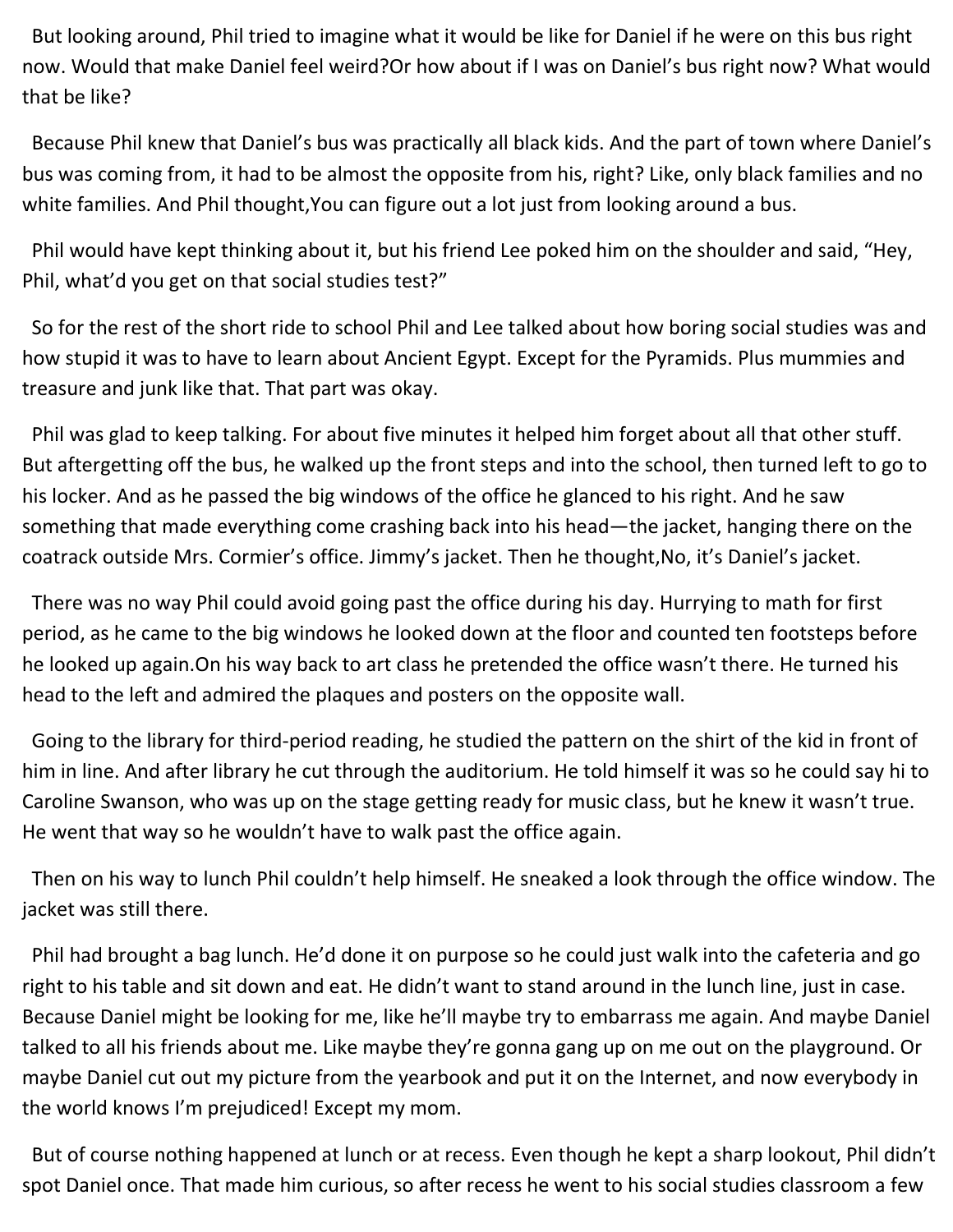minutes early. He walked to the front of the room, and Mr. Linton looked up from the book he was reading, his face lifting into a smile when he saw Phil. "How's it going, Phil?"

 "Okay." Phil smiled and put his hands in his pockets, trying to look casual. Mr. Linton waited a second or two to see if Phil had anything else to say, then nodded and turned back to his book.

 Mr. Linton's desk was messy, but Phil knew what he was looking for. And when he saw it, he knew why he hadn't seen Daniel at lunch or recess. Daniel was on the absent list.

 Class began, but Phil didn't hear much of what Mr. Linton was saying. He was remembering Daniel out on the playground yesterday, out in the freezing cold—without a jacket. Jeez! He's probably sick. He's probably got something terrible 'cause it was so cold. Like really, really sick. Or he's at the hospital or something. And if the doctor says "How come you're so sick?" what's he gonna say? He's gonna say it's all because of me! And what if he . . . what if he dies?Oh, my God! They're gonna put me in prison! I'm a killer!

Phil knew his imagination was running away with him. But still, he decided he had to do something.

 About ten minutes before the last bell of the day Phil got permission from his English teacher to go to the office. He said there might be a message there from his mom. Which was true. Because there might be one. Except Phil knew there wasn't.He stopped at his locker first and got his backpack, along with his math book and his social studies homework. He also grabbed his gym bag, but he took out his shoes and shirt and shorts and left them in the locker.

 Phil hurried to the office. His timing was perfect. It was that quiet moment right before the end-ofday craziness begins. The principal was already out in front of the school getting ready for the bus loading. It was only Phil and Mrs. Donne in the office. Which was what Phil wanted.

 Stepping toward one end of the long counter, he said, "Can I buy a pencil? I really need one for math 'cause Mrs. Kinnon doesn't let us use pens."

Mrs. Donne sighed and said, "All right. Hang on while I get one out for you."

 She got up slowly from her desk and walked to the storeroom at the rear of the office. Which was just what Phil knew she would do, because that's where the school store supplies were kept. And when she went into the storeroom, Phil took a quick step to the left, grabbed the jacket off the coat rack, bent down below the counter, and stuffed it into his unzipped gym bag. When he straightened up, Mrs. Donne was coming back through the storeroom door. Phil's face was flushed, but he smiled as best he could, and when she laid the pencil on the counter, he handed her fifteen cents, gulped, and said, "Thanks."

"You're welcome. Have a good weekend, dear."

"You too."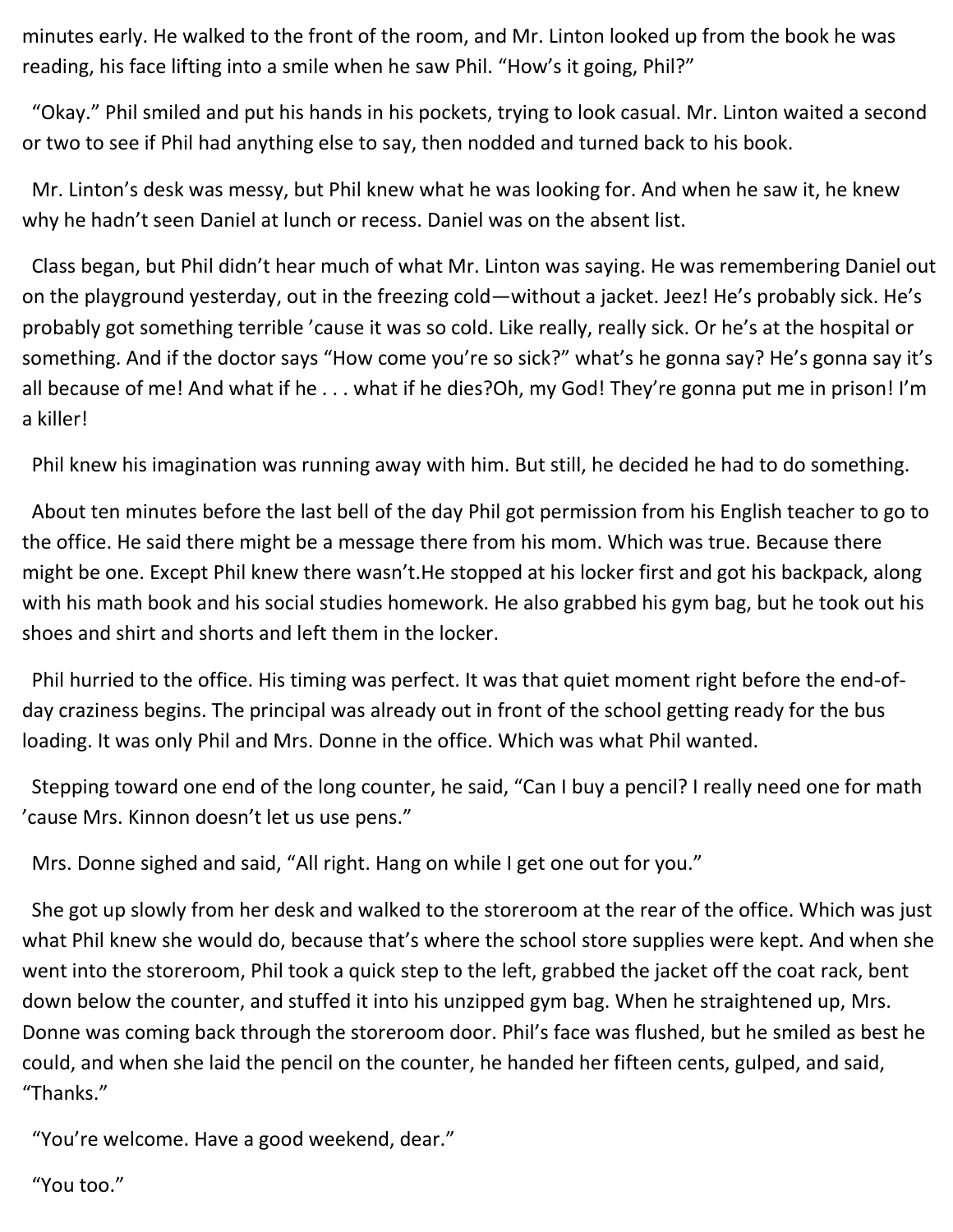Phil left the office, and as he walked down the stairs and out the door to get on bus number seven, he carefully closed the long zipper on his gym bag.

# **Part V**

# **SOMETHING IN THE TONE**

 Phil usually slept in on Saturday morning, so his dad was surprised to see him in the kitchen a little before nine."Early basketball practice today?"

"Nope. Just couldn't sleep." Phil gave a big yawn.

"Couple'a eggs sound good?"

"Sure."

 Phil grabbed a clean glass from the dishwasher, got out the orange juice, poured himself a glass, and sat down.

 His dad liked to cook, and Phil watched as he cracked both eggs, one-handed, against the side of the frying pan. As they started to sizzle in the butter his dad said, "So, how's the team look this year?"

"Team looks good. First game's next week against Regina."

"You gonna start?" asked his dad, one eyebrow cocked.

 Phil shook his head. "I don't think so. There's another guy who's taller than I am, and he's a really good shooter, too. I'm gonna get to play, but I think the coach'll start him at center instead of me."

"This other center—black kid?"

Phil heard something in the tone of the question. "Yeah—Dennis Hardy."

"Figures," his dad said, flipping first one egg then the other.

Definitely something in that tone. Phil said, "What d'you mean?"

 His dad shrugged. "I mean, find me a team anywhere in the whole country that's not mostly blacks, that's all. And now even golf. Prob'ly bowling next. Be nice if some other folks got some game too, that's all." He slid the cooked eggs onto a plate, dropped on two pieces of toast, put it down in front of Phil, and said, "Breakfast of champions. Eat up." Then he sat down across the table, picked up his coffee mug, and turned to a fresh page of the sports section.

Phil ate a bite of eggs and then drank some of his juice. "Dad?"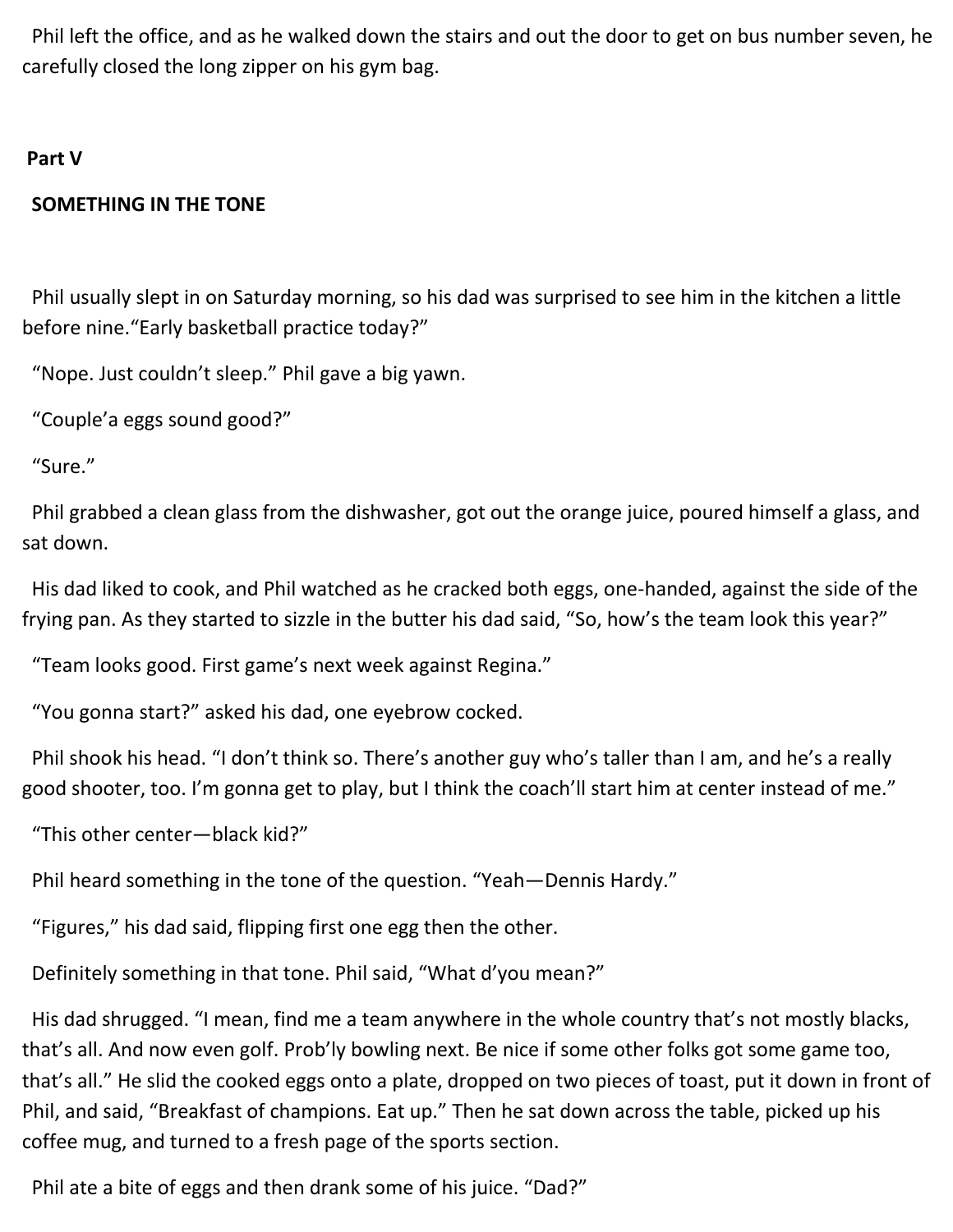"Hmm?"

"Don't you think it's great to watch a game when guys like Shaq and Hard-away and Ewing play? I mean, they're great players, right? And Jordan? He's the best, right?"

 His dad shrugged. "Sure. Don't get me wrong. It's fine that those guys are so great. Great is great. But see what I mean? When you think about great, do you remember Bob Cousy or Larry Bird or Bill Walton? No, you remember Wilt Chamberlain and Magic Johnson. And players like Ainge and Stockton? Forget about it. These days it's all about the black guys. So don't get me started."

 There was a knock at the kitchen door, and Phil looked at the clock. Nine. That was Lucy. He got up and opened the door for her. "Hi, Lucy."

She smiled and said, "Well, Philip! This is a surprise—you're up bright and early this morning."

"Uh-huh."

 Then Lucy saw his dad at the table. Phil watched her. Lucy seemed to pause a second, adjusting her face and her voice. Then she said, "Morning, Mr. Morelli."

 Phil watched, and his dad didn'tlook up from the newspaper. "Hi," he said. And again Phil could hear something in the tone of his dad's voice. And Phil knew that Lucy could hear it too.

 Walking out of the kitchen, Phil passed Jimmy in the family room, glued to the TV, flipping from cartoon to cartoon. But Phil hardly noticed. He was thinking.

 All his life Lucy had called him Philip, and she had called his brother Jimmy, and his sister Juliana. And for as long as he could remember, Lucy had called his mom June, because that was her name—June. Because, like his mom had said, Lucy was a friend.

 But Phil couldn't remember Lucy ever using his dad's first name. She always called him Mr. Morelli. Never Nick. Always Mr. Morelli. And for the first time in his life Phil understood why.

 At about eleven fifteen Phil was in his room. His mom had sent him there to make sure everything was picked up off the floor. So Phil dug some stray socks out from under his bed, picked up the CD cases and books that were spread around on the carpet, and then began stuffing some shoes and a couple of dirty sweatshirts into his closet. For years he and Lucy had had a cleaning-day deal: as long as Phil got the floor clear of obstacles, she'd leave his closet shut.Phil pushed the door closed with his shoulder and flopped onto his bed to listen to a song. Three minutes later there was a loud knock on his door.

 "Come in!" He had to yell to be heard above the music. As Lucy stuck her head into the room Phil hit the stop button on his CD player.

"I've got to work in here, and then I'm going to run the vacuum. You in or out?"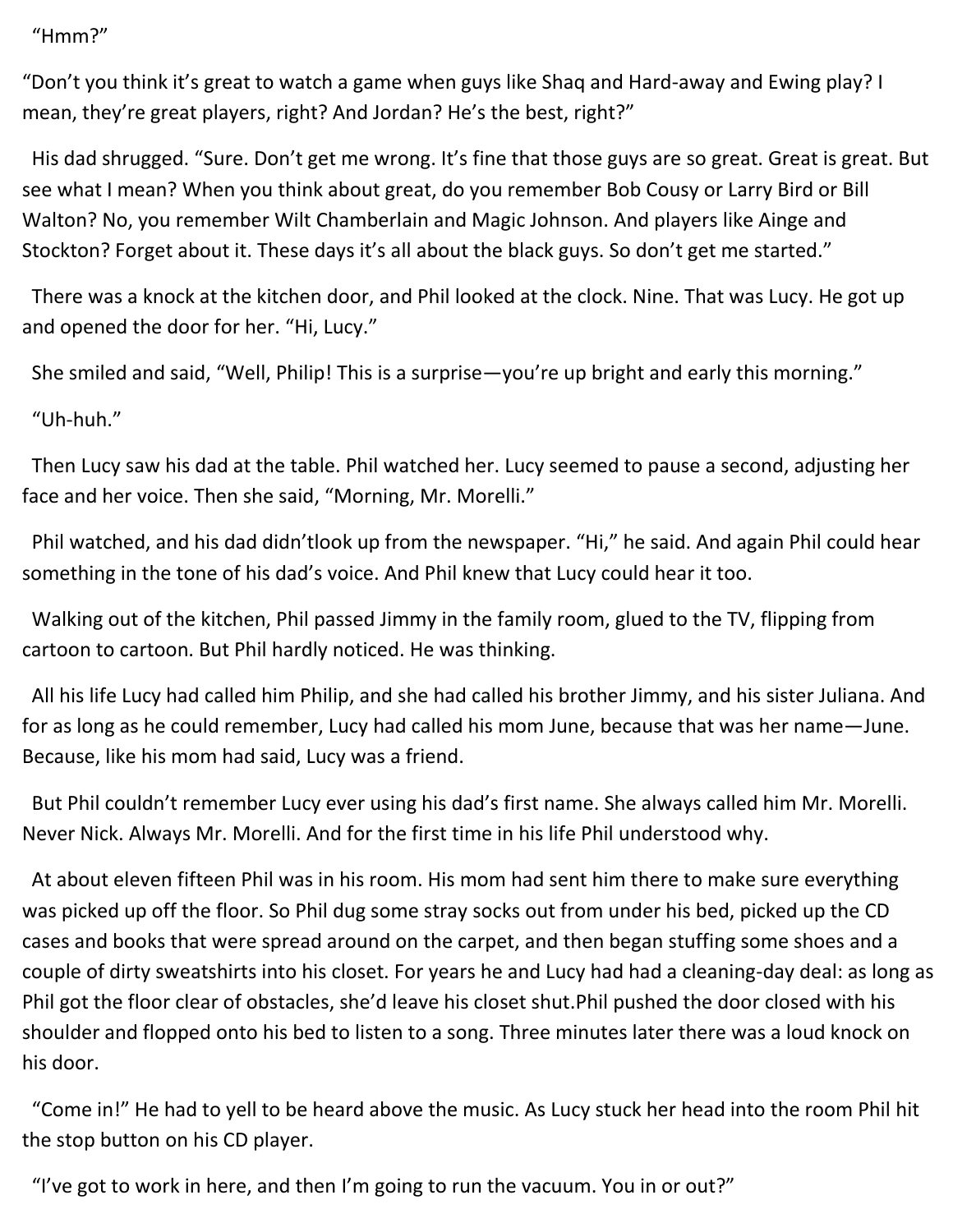"I'll leave in a minute." Phil plugged in his earphones and put them over his ears, but he didn't start the music. He started reading some song lyrics, but he was actually watching Lucy.

 She began at his dresser, lifting up each picture, each of his basketball trophies, dusting underneath, and then putting things back. As she worked she hummed a little tune, her hands busy.

 Phil pulled off the earphones, cleared his throat, and said, "You know, your grandson goes to my school."

Lucy nodded. "I guess I knew that. It's the Curwin School, right?"

"Uh-huh."

 Lucy kept working, now dusting the bookshelves above his desk. Phil said, "Did Daniel tell you about what happened on Thursday?"

 "Something about his jacket, right? I heard about it, but not from him. I don't think he wants to talk about it."

 "Well, it was kind of my fault. I didn't know it was his, so I thought he stole it or something. He got pretty mad about it."

 Lucy smiled, nodding again. "He does have a temper, that boy. But he gets over things. You didn't mean him any harm. Any fool knows that, and he's no fool. Straight A's in all his classes. Smart as a whip."

 Lucy had finished dusting, and she stepped into the hallway and pulled the old Electrolux through the doorway.

Phil jumped off his bed. "Here, I'll plug it in."

"Thank you."

 Lucy was ready to switch on the vacuum cleaner, but Phil said, "I think I'd like to call him—Daniel. Can you tell me his phone number?"

"Sure can."

And Phil grabbed a pen and a note card off his desk and wrote down the number.

"Thanks, Lucy."

 She smiled at him. "You're a good boy, Philip, a nice young man. And so's my Daniel. Now, you scat out of here and let me get my work done."

Phil stuffed the note card into his back pocket. He went straight downstairs and into the family room.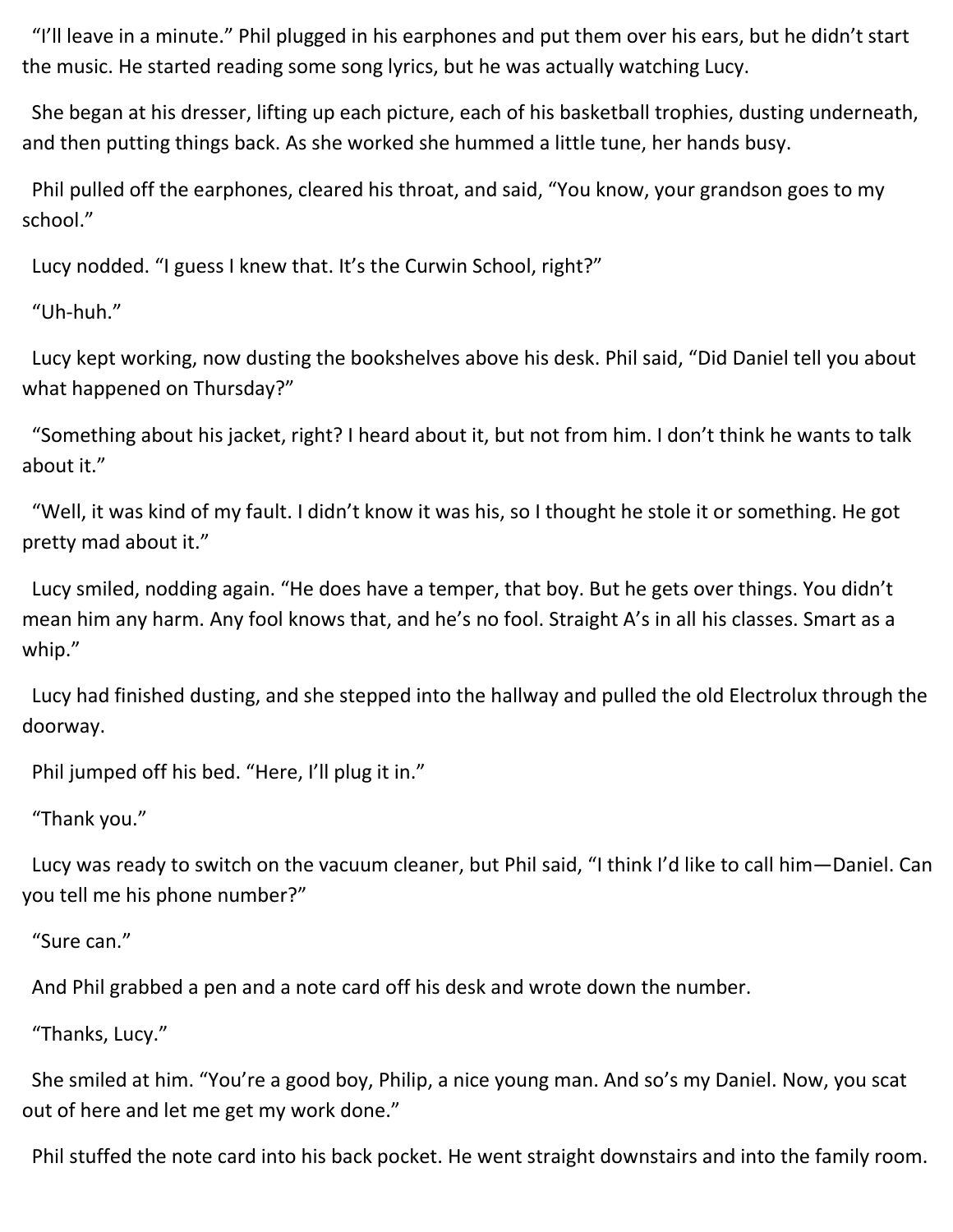As he turned on the computer at the desk against the wall, he felt bad. What he'd just said to Lucy was like what he'd said to his English teacher on Friday, about how there might be a note in the office from his mom. It was almost a lie. Because Phil didn't really intend to give Daniel a call, at least not today. Today Phil had a very different plan.

 With a few clicks he activated the modem, and it began to chirp and whine. Phil knew exactly what he was doing, because he'd been thinking about it all morning. He went to a search engine, clicked on FIND PEOPLE, then clicked on REVERSE LOOKUP. He typed in Daniel's phone number, and in two seconds there it was on the screen: 2518 Randall Street. And once he had Daniel's address, after only a few more mouse clicks and a few more key taps, Phil printed out a detailed map that showed exactly how to get from his door to Daniel's.

 Studying the map, Phil was surprised. Daniel didn't live that far away, just a little more than two miles. And Phil thought,Two miles? That's not far at all. I run farther than that during one basketball practice.

 After he shut down the computer, Phil went to the front-hall closet and pulled on a stocking cap, his cross-trainer Nikes, and a hooded sweatshirt. He stuffed a pair of lightweight gloves into the front pocket of the sweatshirt. Then he leaned down and picked up his gym bag.

 In the kitchen Phil peeled a piece of paper from the memo pad by the phone. In large letters he wrote, "Going to run over to Lee's house, maybe play some B-ball. Be back later."

 As Phil signed his name and put the note under the saltshaker on the kitchen table, he knew he was letting himself get away with another half-truth. Yes, he was actually going to run over to Lee's house. That was the true part. But when he got there, Phil knew he wouldn't stop. He was going to keep on running.

He was going to take a nice long run—all the way to 2518 Randall Street.

## **Part VI**

## **ROUND-TRIP**

 The first week of basketball practice had been tough. It had felt like too much running, and Phil had limped home every day. But his legs and his lungs soon learned to obey, so by the end of the second week Phil had his running game under control.And that's why at eleven fifty-five on a cold, gray Saturday morning, Phil was enjoying himself. He was running. He was ten minutes into atwo-mile run and not even breathing hard. The gym bag slung across his back was a little annoying, but after Phil pulled the shoulder strap tighter, he hardly noticed it.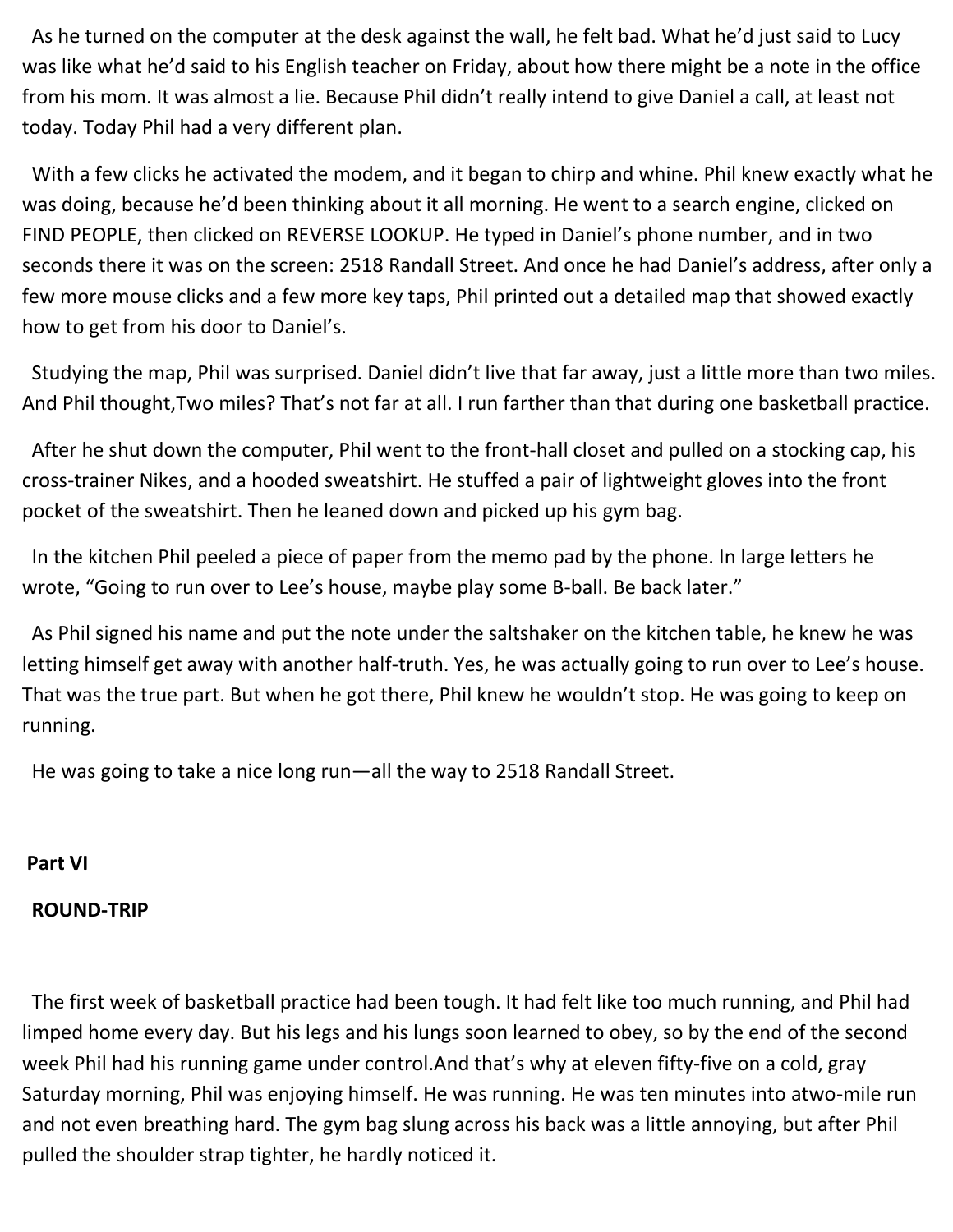As Phil headed west along Coughlin Avenue, the city started to look unfamiliar. He knew the ten square blocks around his own home pretty well, but this was new territory. He'd probably been this way in a car plenty of times, but that's never the same as being on the sidewalk. Jogging along this way, Phil had time to look at things, time to think.

 Phil kept noticing people, kept noticing whether they were white or black or Asian or Hispanic. He couldn't help it. It was as if the city had divided up into colors and races.And I'm white,he thought.I'm a white kid.

 About ten blocks from home Phil began to see more African Americans.About fifteen blocks from home there were a lot more black people than white. And when he was about four blocks from Daniel's street, the change was complete. Phil was the only white person on the street.

 Phil slowed to a walk and looked around. He thought,Now I'm in Daniel's neighborhood.He stopped and peered in the front window of a small grocery store. The place was crowded with Saturday shoppers. And Phil counted. One, two . . . only two white people.

 Walking along, he tried to get the feel of the neighborhood. There had been a few places along his run that had not felt good. In one three-block stretch a lot of the buildings had been empty, with broken windows and spray-painted plywood nailed over the doors. And even on this cold day there had been some groups of kids and older teenagers just standing around. Now and then there would be a wrecked car at the curb, no tires, hood open, windshield shattered. The guys on the corners had looked at him, but no one had said anything, and Phil had just kept on running.

 But this neighborhood felt fine. He didn't see any large houses like the ones he passed walking home from school, but the row houses and the two-flats looked friendly and cared for. Then Phil saw a house that looked exactly like his—except his house had a red door instead of a white one. And he thought,Same house, only different people. And practically the same neighborhood, too!

 Phil was surprised. And when he noticed he was surprised, he thought,That's because I'm prejudiced, right?

 Because Phil hadn't known what to expect. Running along, he had thought back over some books he'd read. Books like Journey to Jo'burg, and The Well. Books like Bud, Not Buddy.These were stories about black people in other countries, or stories about other times and other parts of America, or stories about poor families living in the country. And Phil had seen TV shows likeThe Cosby ShowandThe Fresh Prince of Bel-Air, where black people lived in houses a lot fancier than his—even fancier than Grandma Morcone's condo. And Phil could also remember seeing terrible-looking parts of Los Angeles on the TV news.

 And Phil thought,I've known tons of black kids all my life, and I never knew they could live in houses and neighborhoods just like mine!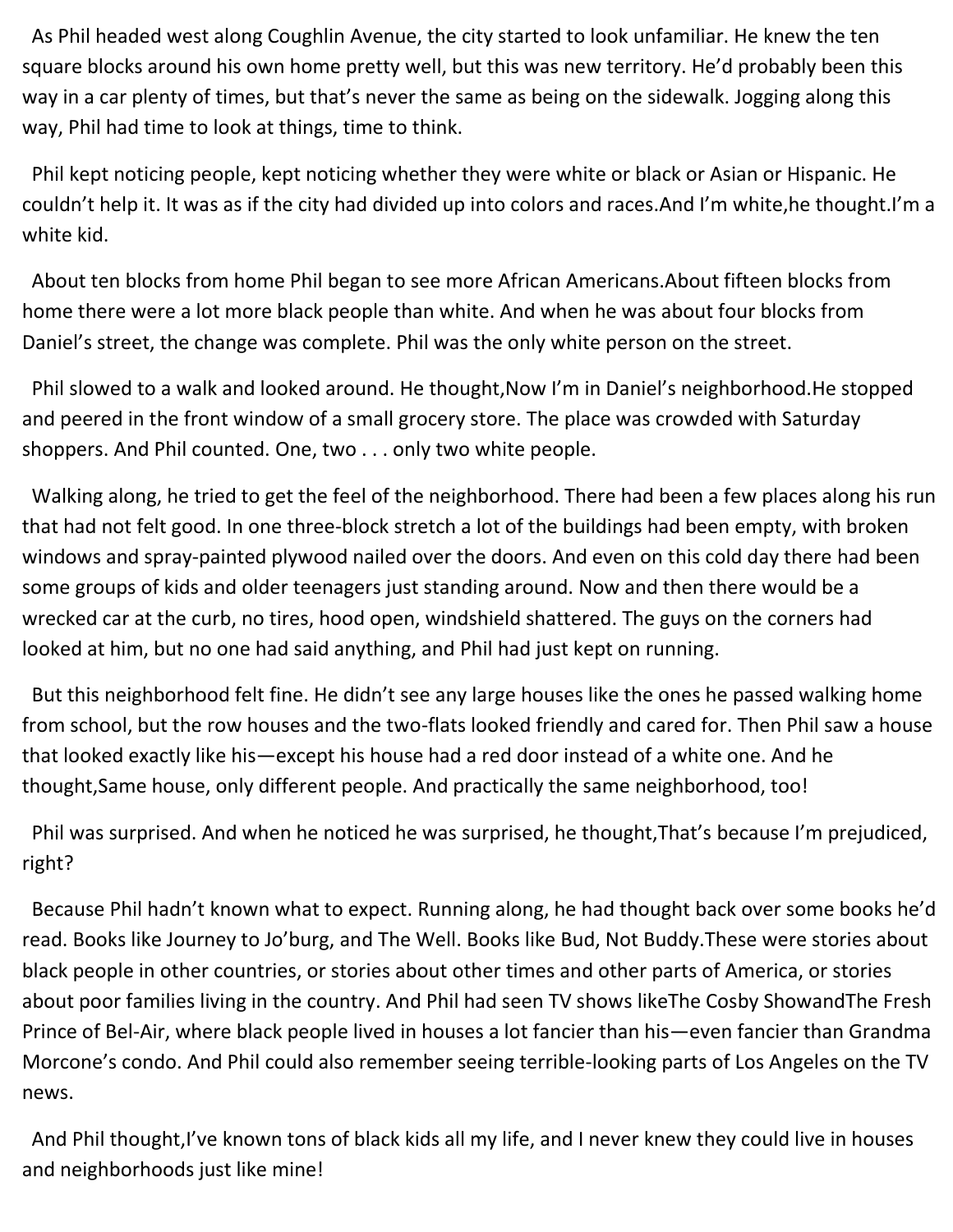And Phil didn't know whether to feel good about that or not, because all these thoughts about black and white were too new.

 Also, Phil was less than a block away from Daniel's house now. What had seemed like a terrific idea at school on Friday afternoon suddenly didn't seem so great. He kept seeing the look on Daniel's face as he threw the jacket onto the floor. Phil thought,What if he slams the door in my face?

 Then he was standing in front of a small brick bungalow, 2518 Randall Street. And walking up the front steps, Phil stopped. He remembered the smile Daniel had given him in the lunch line, taunting him with that quarter, and he thought,What if he just laughs at me? What then? What if I get mad and punch him or something? Besides, I already said I was sorry once, didn't I? How many times do you have to say sorry to this kid, anyway?

 Phil almost turned around, but then he made himself go up the last two steps and push the button of thedoorbell. And when the door opened, his mouth dropped open too. Because it was Lucy who stood there, a puzzled look on her face.

"Philip? What in the world? Does your mama know where you are?"

Phil shook his head and then managed to ask, "What are you doing here?"

 "Me?" asked Lucy, pulling her chin back and looking down her nose at him. "I live here, that's what I'm doing here. I just drove back from your house, and you are the last person I expected to have ringing my doorbell today. Come in here out of the cold."

Standing in the small entryway, Phil stammered, "I . . . I thought this was where Daniel lived."

 Lucy nodded. "It is. Got the whole family under one roof for a while. His daddy's back in college fulltime, and they're saving some rent money, living here until June. So you came to see Daniel, that it?"

## Phil nodded.

 "Then follow me," and Lucy turned and headed up the staircase that ran up the right-hand wall of the living room. Looking around as he followed, Phil thought,The furniture and that TV, it's as nice as the stuff in our house—I think their TV is bigger.

 Lucy stopped at a door. There was a sign on it, neatly written with red crayon in large block letters: SMALLGIRLS WHO ENTER WILL SUFFER. Lucy pointed at it with her thumb and whispered, "Daniel's not real fond of his baby sister right now." Then she knocked and said, "Daniel? You've got company."

 Turning to walk away, she whispered, "Remember what I said to you this morning—he's a nice young man. Don't forget that."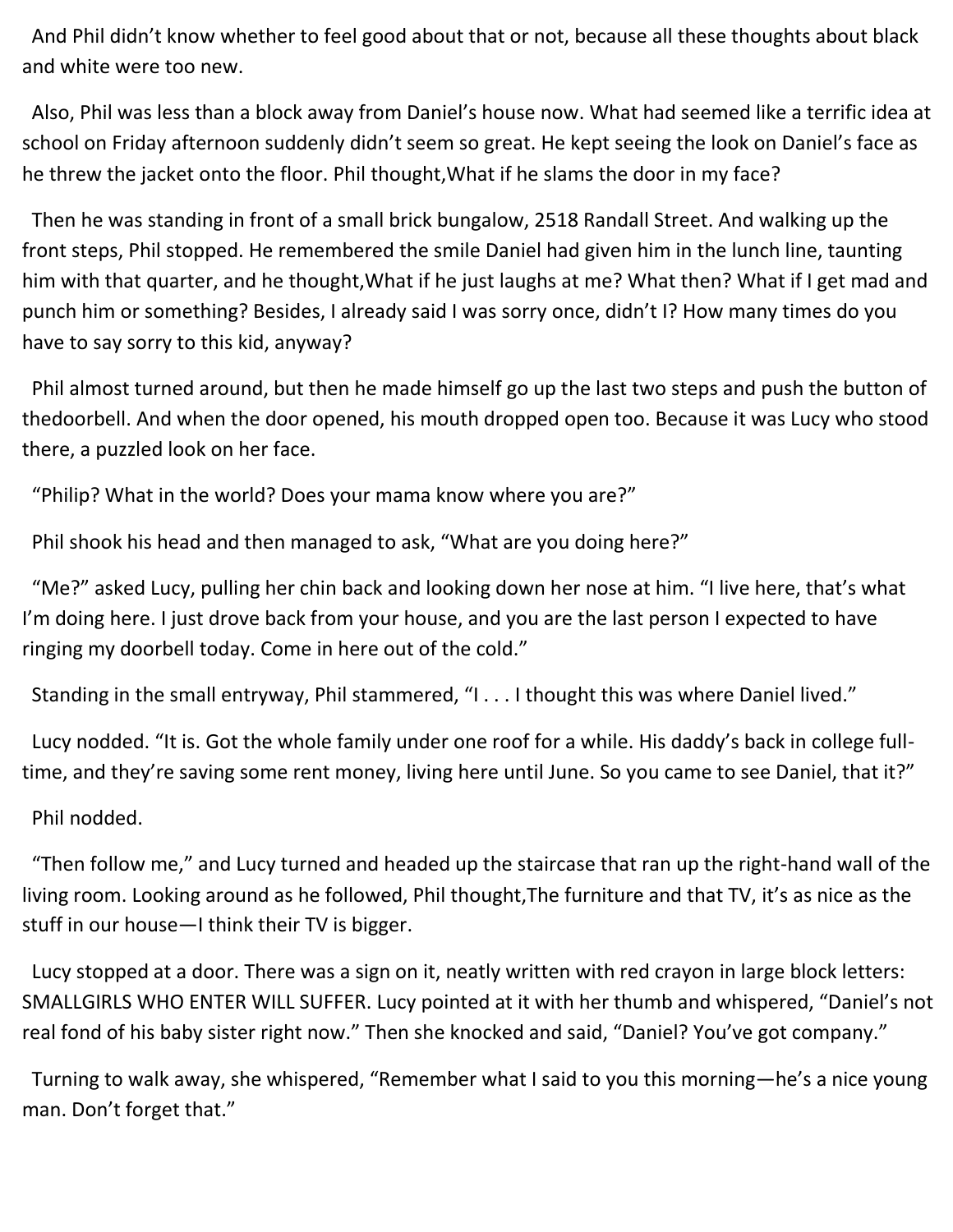Phil took a deep breath and pushed the door open. Daniel was sitting at a computer screen, his back to the door, earphones on. Phil recognized the game on the screen—Warcraft—and Daniel was in the middle of a battle. He hadn't heard Lucy knock on his door.

 Phil didn't know what to do. He glanced around, taking in the room. There were CD cases on the floor, and some books and papers were spread out across the table next to the computer. The bed wasn't made, and a pair of jeans and a red T-shirt were sticking out of a half-open dresser drawer. There was a big poster on the wall, probably a band. Five guys with crazy hats and lots of gold chains—five black guys. A small bookcase next to the bed was too full, and someone had started stacking paperbacks on top of it.

 Phil thought,Can't back down now,and he took three steps forward and tapped Daniel on the shoulder.

 Daniel shook his head, eyes still on the screen. "Can't stop. Got to get to a village so I can save the game. I'll eat later."

Phil tapped again. "Hey—it's me."

 Daniel swung his chair around. He saw Phil, and his eyes jerked wide. He yanked off the headphones. "What?! What . . . how . . . how did you get here?" He jumped up and faced Phil squarely.

Phil tried to smile. "I walked . . . I mean, I ran. From my house. It's not that far. I . . . I brought you this." Phil unzipped his bag and pulled out the jacket.

 Small soldiers on the computer screen began dying in large numbers, but Daniel wasn't watching. He cocked his head to one side and said, "How come?"

"Because it's yours. And it's cold outside."

 Daniel narrowed his eyes and looked up into Phil's face. "What, you think I don't have other stuff to wear? That it? You gonna help me 'cause you think I'm so poor?"

 Phil felt his face turn red. That very thought had run through his head earlier this morning. But it wasn't true. He knew that now. Daniel wasn't anywhere near poor. So he said, "I brought it because it's a good jacket and . . . and it's stupid to let something go to waste, that's all."

"You callin' me stupid?"

 Phil felt the anger rising in his chest, but he choked it back. "No. Look, I'm sorry I grabbed you, okay? So just take the jacket."

"So I just take the jacket, and then you're done with your good deed for the day, right?"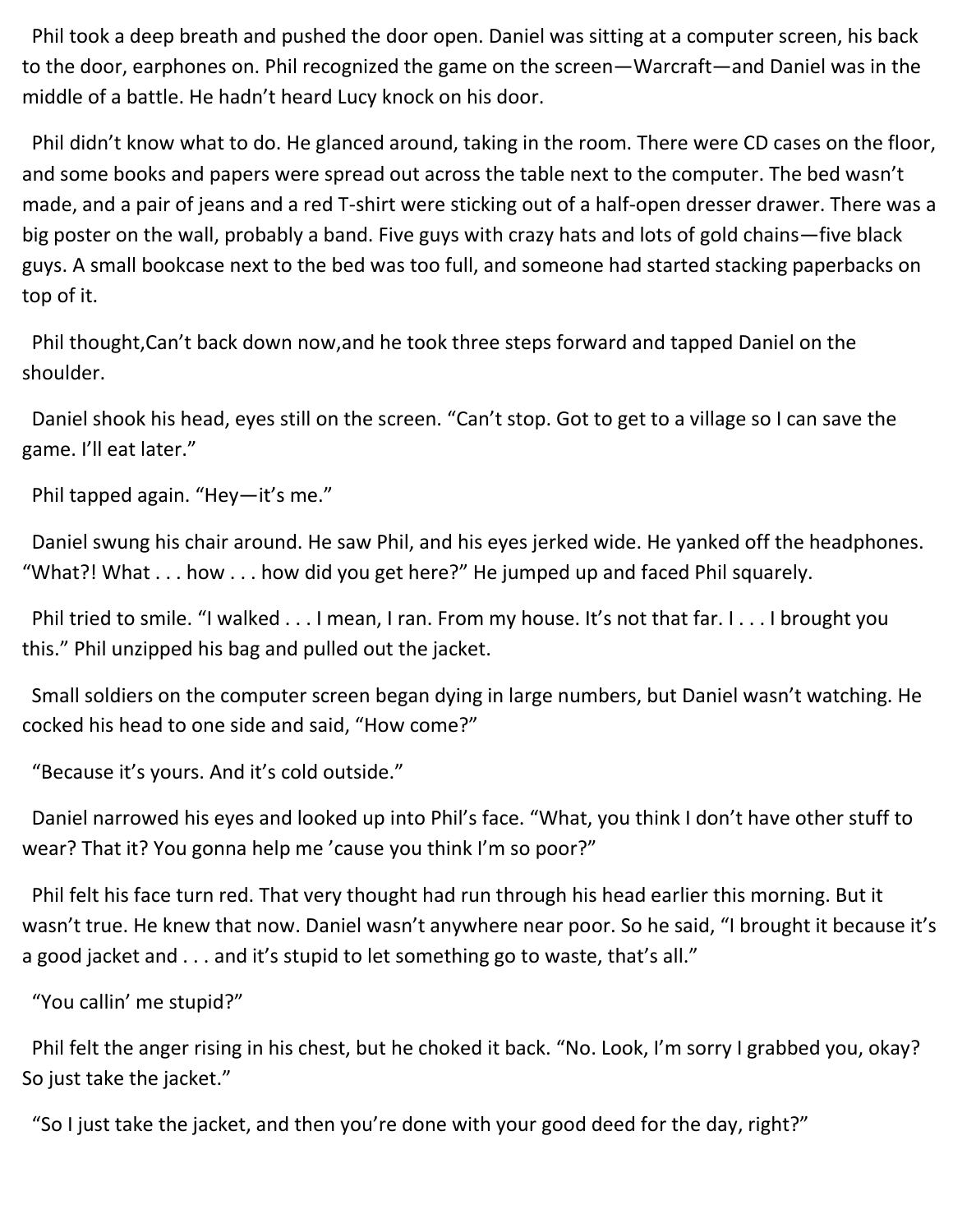With his nostrils flared and his lips trembling with anger, Phil almost spit the words: "Take it, don't take it, wear it, don't wear it-I don't care! There!" He threw the jacket at Daniel's feet. "I'm outta here."

Phil was down the stairs and at the front door before Daniel caught up to him.

"Hey!"

Phil swung around, his head low, shoulders hunched, fists ready.

 Daniel had the jacket under one arm, and he held up his other hand, palm out. "Hey . . . it's okay. I shouldn't have messed with you."

Phil put his hands down, still breathing hard.

 Daniel said, "You coming here took some guts." He smiled. "And how'd you get through Carter Terrace? All those boarded-up buildings? Not a nice place to walk."

Phil smiled. "Like I said, I didn't walk. I ran."

Nodding, Daniel said, "I would too."

 A swinging door opened behind Daniel, and Lucy stuck her head out and said, "Lunchtime, boys. Daniel, you show Philip where to wash his hands."

Phil said, "I . . . I've got to get going."

 Lucy shook her head. "No you don't, because I just talked to your mother, and I told her I'll be driving you home after you eat, and that's that. Daniel, you show Philip where to wash his hands."

 Lucy did most of the talking during lunch, which was fine with Phil. His long run had made him hungry. The bread was fresh, the peanut butter was smooth, the sliced apples were crunchy, and once Daniel started dipping his Oreo cookies in his milk, Phil did too. Everything tasted great, and Phil thought,Just like lunch at home. Same stuff.And Phil didn't want to feel surprised about that, but he was. He had thought everything would be so different here. And it wasn't. It just wasn't.

 Daniel rode along in the car when Lucy drove Phil home after lunch, the two boys buckled into the backseat of the little Honda. When they drove by the derelict buildings, Daniel said, "Better to ride right past this place."

And Phil nodded. "Yeah."

 Other than that, they didn't talk. But there was no strain in the silence because neither boy was waiting for anything.